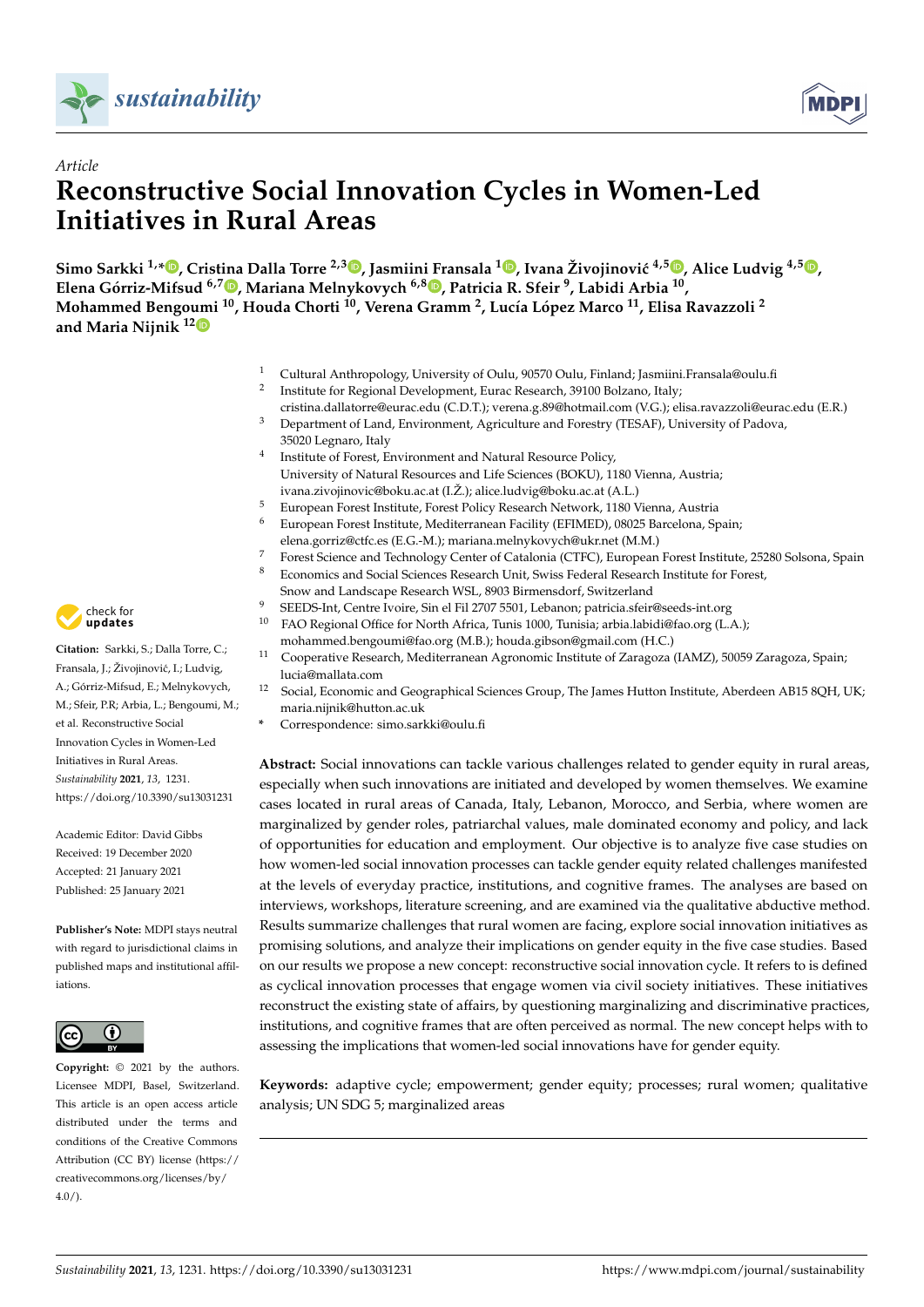#### **1. Introduction**

The United Nations (UN) 2030 Agenda for Sustainable Development aims "to leave no one behind" in development. It also "endeavors to reach the furthest behind first" [\[1\]](#page-18-0). In many rural areas of the world, one group in risk of being left behind is women. Challenges remain despite promises by many global policies to enhance gender equity [\[2\]](#page-18-1). The Sustainable Development Goal (SDG) 5 addresses this challenge by aiming to "achieve gender equality and empower all women and girls." The UN SDG 5 [\[3\]](#page-18-2) lists some of these related drivers, including "insufficient progress on structural issues at the root of gender inequality, such as legal discrimination, unfair social norms and attitudes, decision-making on sexual and reproductive issues, and low levels of political participation." Concerning the relevance of women and sustainable development, The Organization for Economic Co-operation and Development (OECD) [\[4\]](#page-18-3) notes that "Although women account for over one-half of the potential talent base throughout the world, as a group they have been marginalized and their economic, social, and environmental contributions go in large part unrealized."

The challenge of gender equity is particularly pressing in rural areas, where patriarchal gender roles often prevail, blocking women's agency, and compromising their well-being [\[5](#page-18-4)[,6\]](#page-18-5). A promising way to address the challenge of gender equity are social innovations [\[7–](#page-18-6)[10\]](#page-18-7). Social innovations have been defined as civil society-based processes that meet social needs which policies or market solutions have failed to achieve, by reconfiguring attitudes and network and governance arrangements [\[11](#page-18-8)[–14\]](#page-19-0). According to their potential impacts, social innovations have been categorized as operating on one of these three general levels: *incremental*, when they seek to change practices (e.g., social enterprises produce new goods and services), *institutional,* when they tend to change market or policy structures (e.g., new rules), or *disruptive,* when they attempt to change existing cognitive frames (e.g., to develop new values) [\[15,](#page-19-1)[16\]](#page-19-2).

By drawing on the feminist literature dealing with structural and symbolic inequality we will enrich the above conceptualizations of social innovations via two key observations on gender perspectives and gender equity. Firstly, we apply the idea of performativity by deriving it from the work of Butler [\[17\]](#page-19-3). Butler affirms that gender is an identity constituted and instituted through a repetition of acts, as part of processes that construct social reality via language, gestures, and symbolic social signs [\[17\]](#page-19-3). Thus, gender equity is not fixed in time, but emergent and constantly becoming. The concept of performativity stresses that acting differently and demonstrating the potential of alternative ways of doing things can have much bigger implications than simply changing everyday practices. It is also about questioning, challenging, acting against, and even changing the existing norms by acts that reconstruct matters underpinning gender equity.

Secondly, in order to augment knowledge on how social innovations can trigger action towards gender equality, we adapted the theory of Fraser [\[18\]](#page-19-4) on gender justice. The theory connects gender justice to the redistribution of (1) economic resources (corresponding to redistribution struggles and classes), (2) cultural resources (corresponding to recognition and status), and (3) political resources (corresponding to framing struggles and representation) (see also Sabsay [\[19\]](#page-19-5)). Regarding their impacts, the three types of resource redistribution in Fraser's theory come close to the three levels of social innovation impacts identified in previous social innovation literature [\[15,](#page-19-1)[16\]](#page-19-2). Incremental social innovation relates to the redistribution of economic resources (e.g., possibilities to earn an income and receive societal opportunities, irrespective of someone's gender). Institutional social innovation largely relates to changes associated with politics (e.g., to receive equal representation in political and societal systems and have genuine possibilities to influence those systems). Disruptive social innovation requires changes at the level of cultural values, norms, and human cognitive frames (e.g., to ensure that everyone should be valued equally, irrespective of gender).

All three dimensions (i.e., incremental, institutional, and disruptive) associated with societal practices, institutions, and cognitive frames are intertwined, and necessary for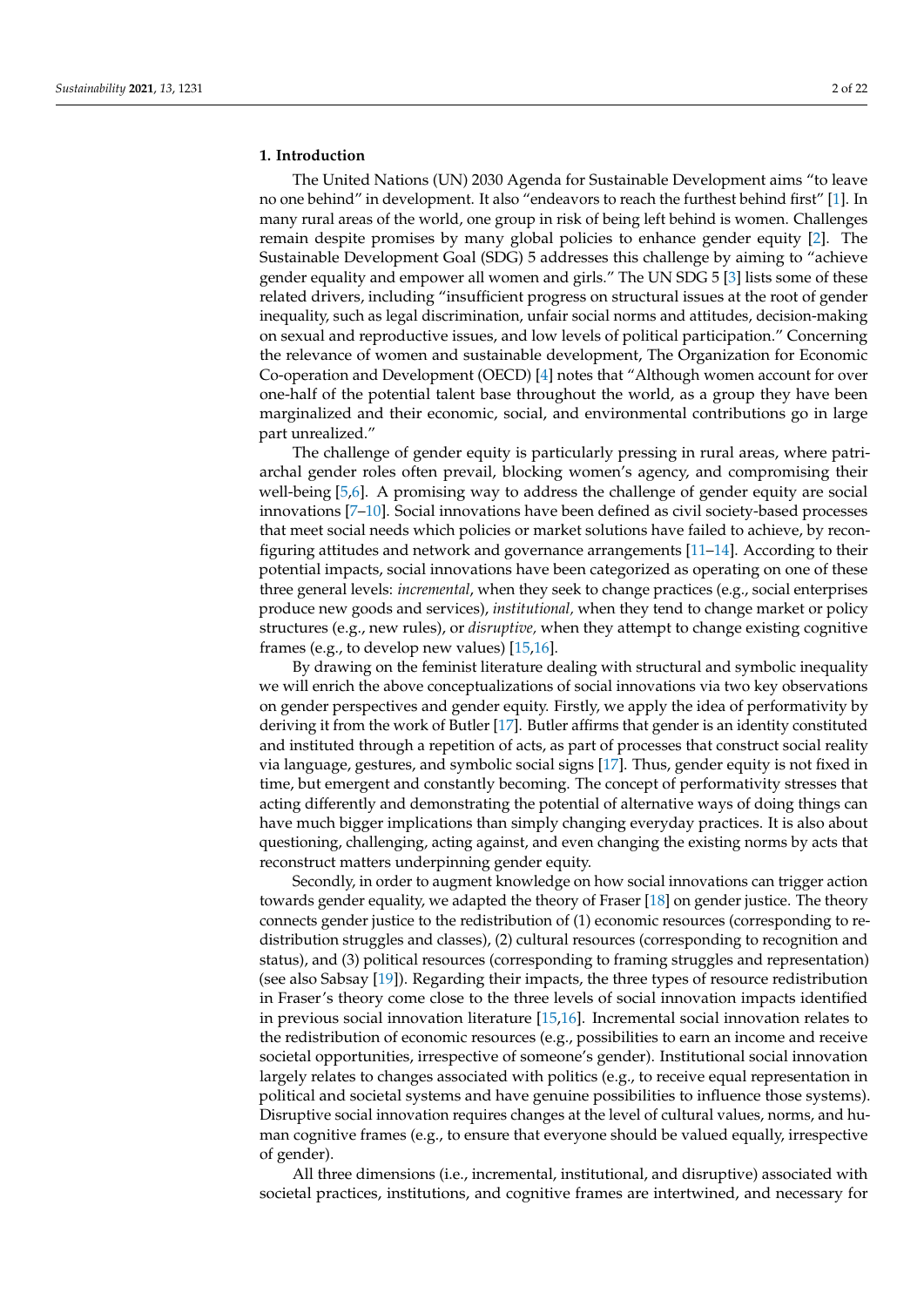attaining gender equity. However, the discriminative, but so-called "normal" state of affairs tends to persist (e.g., via performing the prevailing gender roles in everyday practices), and thus women's possibilities to fully participate in social life and be equally recognized continue to be compromised [\[18\]](#page-19-4).

These structural challenges with gender equity have not been adequately addressed in the social innovation literature that focuses on the reconfiguration of societal practices. Furthermore, women-led social innovations in rural areas have largely remained out of focus. The Scopus search (performed on 28 October 2020) for "Social innovation", "Women"/"Gender", and "Rural" resulted only in 15 items-out of which seven papers were on technical and medical analyses, therefore, of no relevance for the scope of our paper. The other nine papers used analytical concepts of feminist coalitions in connection to matters of care [\[20\]](#page-19-6), social capital and entrepreneurial activities [\[21\]](#page-19-7), women's empowerment [\[22\]](#page-19-8), responsible micro-franchising as a place-based social innovation [\[23\]](#page-19-9), technology interventions as social innovations to close gender-technology gaps [\[24\]](#page-19-10), SWOT analysis [\[25\]](#page-19-11), the role of social innovation in dispute resolution linked to marginalized women [\[26\]](#page-19-12), and institutionalization process of gender equality and non-discrimination [\[27\]](#page-19-13).

Thus, the papers on women-led social innovation in rural areas are scarce. Multicase analyses from several continents are non-existent, therefore forming an empirical knowledge gap. Conceptually, none of the papers considers everyday societal practices, institutions, and cognitive frames simultaneously as interlinked bases and targets for the gender equity. In the present paper, we seek to fill these conceptual and empirical knowledge gaps.

The main objective of this paper is to analyze five case studies from Canada, Italy, Lebanon, Morocco, and Serbia–and based on them, develop theoretical concepts supported by empirical evidence. This is done to advance scientific knowledge on how rural womenled social innovations can tackle gender equity related challenges manifested at different levels (everyday practices, institutions, and human cognitive frames).

We applied a combination of participatory methods (including interviews and workshops) and literature screening on the case studies. The empirical materials were analyzed by social science techniques centered around a qualitative abductive method. The case study analysis resulted in proposing a heuristic model called *reconstructive social innovation cycle*, which is a new concept, and we believe that it can contribute to a better understanding of the effects of social innovations on gender equity.

The paper is structured as follows: first, we outline a brief empirical background on the literature available on gender equity challenges faced by rural women—and on social innovations aiming to tackle those challenges Section [2.](#page-2-0) Then, material and methods to analyze the case studies are presented Section [3.](#page-3-0) Next, we present a comprehensive analysis of the five case studies Section [4.](#page-6-0) In Section [5,](#page-12-0) we discuss the lessons learned from these case studies in order to develop a reconstructive social innovation cycle heuristic Section [6](#page-17-0) concludes this paper.

#### <span id="page-2-0"></span>**2. Empirical Background: Gender Equity and Social Innovation in Rural Areas**

Rural women still face serious disadvantages compared not only to rural men, but also to urban women [\[5](#page-18-4)[,6\]](#page-18-5). women globally are "less likely to participate in the labor market than men, are more likely to be unemployed than men, and are over-represented in informal and vulnerable employment, bear disproportionate responsibility for unpaid care and domestic work, less paid than men, with the gender pay gap being estimated at 23 percent" [\[28\]](#page-19-14). According to The Food and Agriculture Organization of the United Nations (FAO) [\[29\]](#page-19-15) challenges for rural women include social norms that limit women's agency, lack of education, and lack of legal, and financial entitlements. In addition, women are just 13% of agricultural land holders, and are often underrepresented in political decision making at the local level [\[30\]](#page-19-16). Rural gender issues also affect farm-level household relations, policy development, and identities tied to femininity and masculinity [\[31,](#page-19-17)[32\]](#page-19-18). Živojinovic et al. [\[33\]](#page-19-19) note that traditional and still dominant patriarchal values and practices create gendered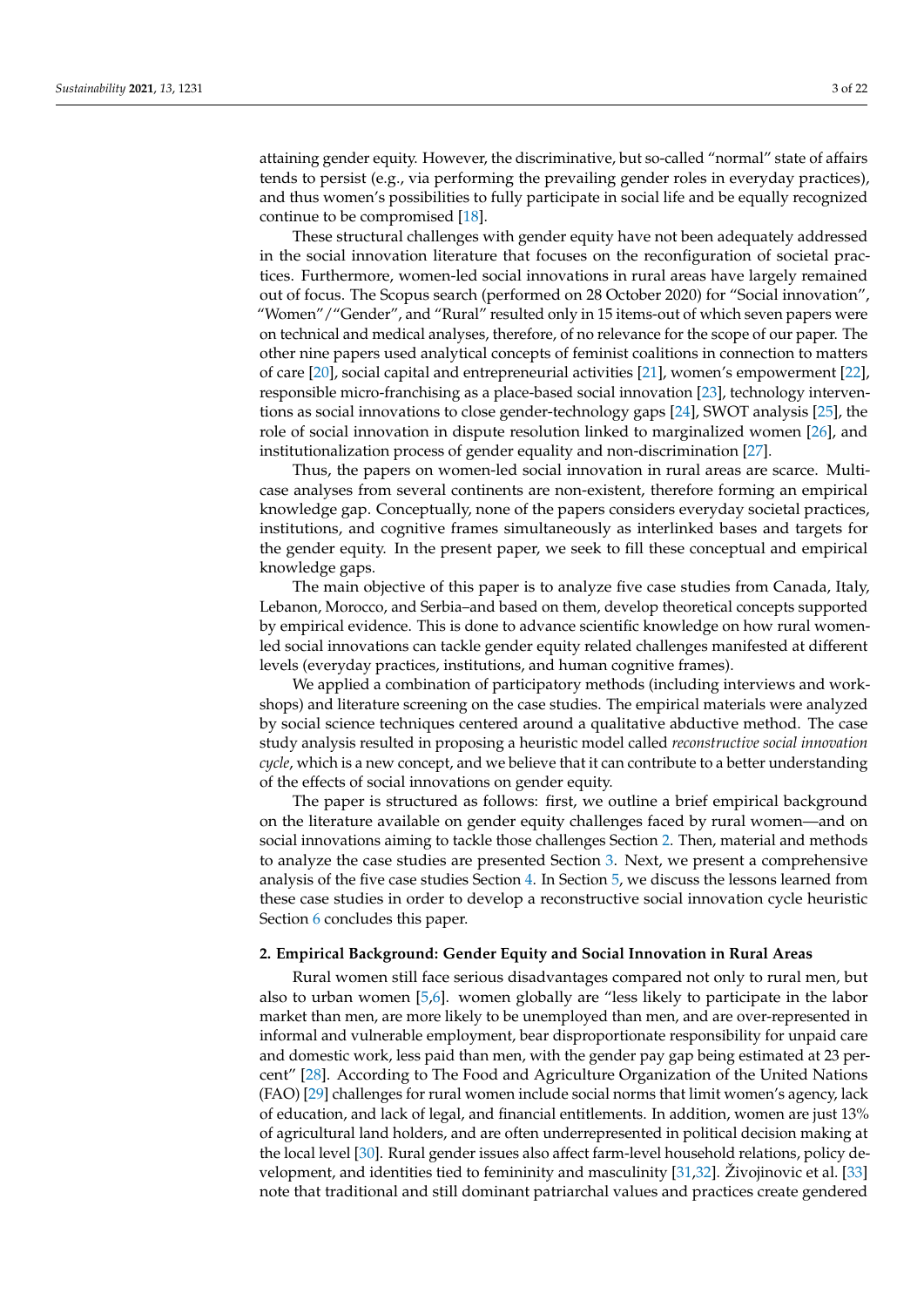bias in informal institutions, thus undermining rural women's possibilities and functioning as barriers for their empowerment. Furthermore, these types of structural issues that are blocking gender equity and empowerment are frequently considered as "normal state of affairs" [\[34–](#page-19-20)[36\]](#page-19-21). For example, cultural assumptions and values may undermine women's agency, and therefore women's efforts to engage in different types of activities (e.g., in new entrepreneurial initiatives) may be dismissed as unimportant or even as odd [\[33,](#page-19-19)[36,](#page-19-21)[37\]](#page-19-22). Thus, rural women are often in disadvantaged positions within their families and larger society when compared to men.

To cope with the above-named challenges, women-led social innovations are increasingly emerging as potential responses to the disparities, with the aim of fostering changes towards social equity and an increased women empowerment in rural areas. For instance, social innovation in the form of social entrepreneurship provides rural women with opportunities for work, empowering them by enabling creation of micro-enterprises [\[38\]](#page-19-23), and increasing women's access to income, and motivating them to be involved in political activities [\[8,](#page-18-9)[32\]](#page-19-18). Furthermore, via social innovations that respond to rural community needs, women are increasingly being recognized as leaders and entrepreneurs in their communities [\[32,](#page-19-18)[38–](#page-19-23)[47\]](#page-20-0). Social innovations can also help women to develop their management strategies and marketing skills for improving and expanding their businesses [\[38](#page-19-23)[,40\]](#page-19-24). Hence, although challenges remain [\[48–](#page-20-1)[50\]](#page-20-2), with structural issues often being at the root of gender inequality, women-led social innovation initiatives have a potential to change the status quo towards gender equity. We examine five cases of women-led social innovations and analyze their potential to enhance gender equity at the level of everyday practices, institutions, and cognitive frames.

#### <span id="page-3-0"></span>**3. Materials and Methods**

The case studies focus on social innovations that are initiated by women and aim to empower rural women. The cases are located in rural areas in Canada, Italy, Lebanon, Morocco, and Serbia. The women-led social innovations under investigation aim to increase opportunities for women, support their possibilities for agency, enhance their well-being, and reduce dependencies on male dominated structures (e.g., family, business, politics, and social hierarchies). The cases link to the themes of employment, education, identity, gender relationships and arrangements in nature-based (agricultural) practices. Our main target is to examine how women-led social innovations contribute to gender equity at the level of everyday practices, institutions, and cognitive frames. We choose the local level cases from diverse countries, continents, and cultures, assuming that integration of findings from different contexts will provide a sound basis for robust conceptualizations. The cases, representing cultural, institutional, and geographic diversity, offered strong starting points for analyzing prevailing links between social innovation and gender equity, allowing certain generalizations by going back and forth between empirical cases and literature elaborations. All cases except for the one in Canada were chosen within H2020 SIMRA project [\(http://www.simra-h2020.eu\)](http://www.simra-h2020.eu), by screening over 200 social innovation initiatives in Europe and Mediterranean and selecting the most suitable ones for further analysis. All together SIMRA assessed 31 cases of social innovation. The four case studies in the present paper were chosen by the criteria of major role of women in the initiatives. The Canadian case was chosen to complement SIMRA cases with a women-led social innovation example from Nunavut increasing cultural, institutional, and geographic diversity of the set of five case studies analyzed in the present paper. The interviewees, and focus group, and workshop participants within the case studies were selected based on extent of their engagement in the women-led social innovation initiatives thereby covering key actors in the initiatives enabling robust analysis.

Data were collected between the years of 2017 and 2019 through a detailed observation and field work in each of the case study, and primary data collection was complemented by media and literature screening Table [1.](#page-5-0) The interview data were transcribed, and notes were taken during fieldwork to enable the subsequent analysis. The fieldwork and data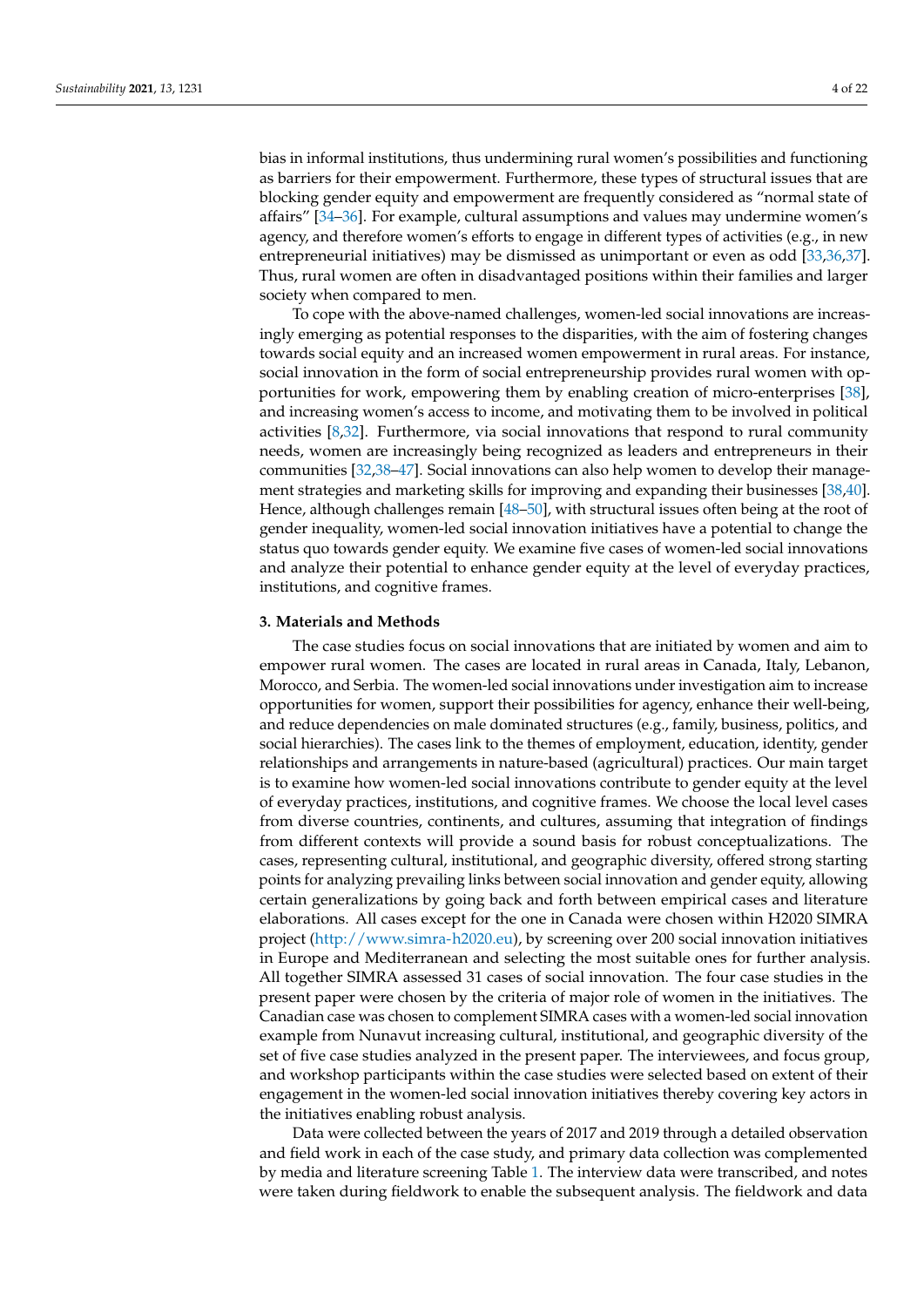collection methods varied across case studies, for the purpose of this paper, but each case study enabled us to build up an in-depth knowledge: (i) of the starting conditions of rural women with regard to gender inequality, (ii) of triggers of social innovations (i.e., what human needs and/or events triggered the start of social initiatives), and (iii) of outcomes and impacts of social innovations in terms of gender equity.

After the empirical data was collected, the analysis was conducted in three phases. First, the five case studies were reported via a standardized fact sheets type of format, 5–10 pages long, with a basic information on social innovations, contexts where the social innovations emerged, issues supporting the social innovations, roles of key actors and impacts of the initiatives. Second, the fact sheets were turned to narratives (see also Vercher et al. [\[52\]](#page-20-3) and concise case descriptions, which were around 700 words long. These case narratives included the knowledge about general rural context, specific challenges for gender equity, social innovation activities and related relevant aspects, and impacts generated by the social innovation. In the third phase, the first author edited the case narratives with the information from fact sheets to come up with case descriptions of a similar structure. The case descriptions were comprised of five paragraphs: (1) problems with gender equity as triggers for social innovation, (2) social innovation initiatives, (3) impacts of the social innovation initiatives on gender equity, (4) intertwined impacts of the social innovations associated with everyday practices, institutions, and cognitive frames, and (5) a cyclical character of the social innovation initiatives. These case descriptions were then checked by authors responsible for each case study, and cross commented and edited by all authors.

The analytical methods in use were abductive rather than inductive or deductive [\[53,](#page-20-4)[54\]](#page-20-5). Our research focuses on women-led social innovations, which offers a suitable topic for abductive analysis, because there is existing literature that theorizes social innovations [\[55\]](#page-20-6), the changes induced with such innovations, and women's empowerment in general. However, only few sources address women's roles in social innovations together with all these other aspects, while also addressing social innovations in the rural context. Unlike inductive and deductive approaches to theoretical research designs, abductive analysis enables explorations of the intermingling empirical analysis of social innovations with conceptual views, which together can be used to enhance gender inequality. Timmermans and Tavory [\[56\]](#page-20-7) argue that abductive reasoning should be a guiding principle of empirically based theory construction. Abductive analysis is based on an iterative dialogue between data and existing as well as novel conceptualizations [\[56\]](#page-20-7). Key phases of the analytical abductive process applied are summarized in Supplementary Materials.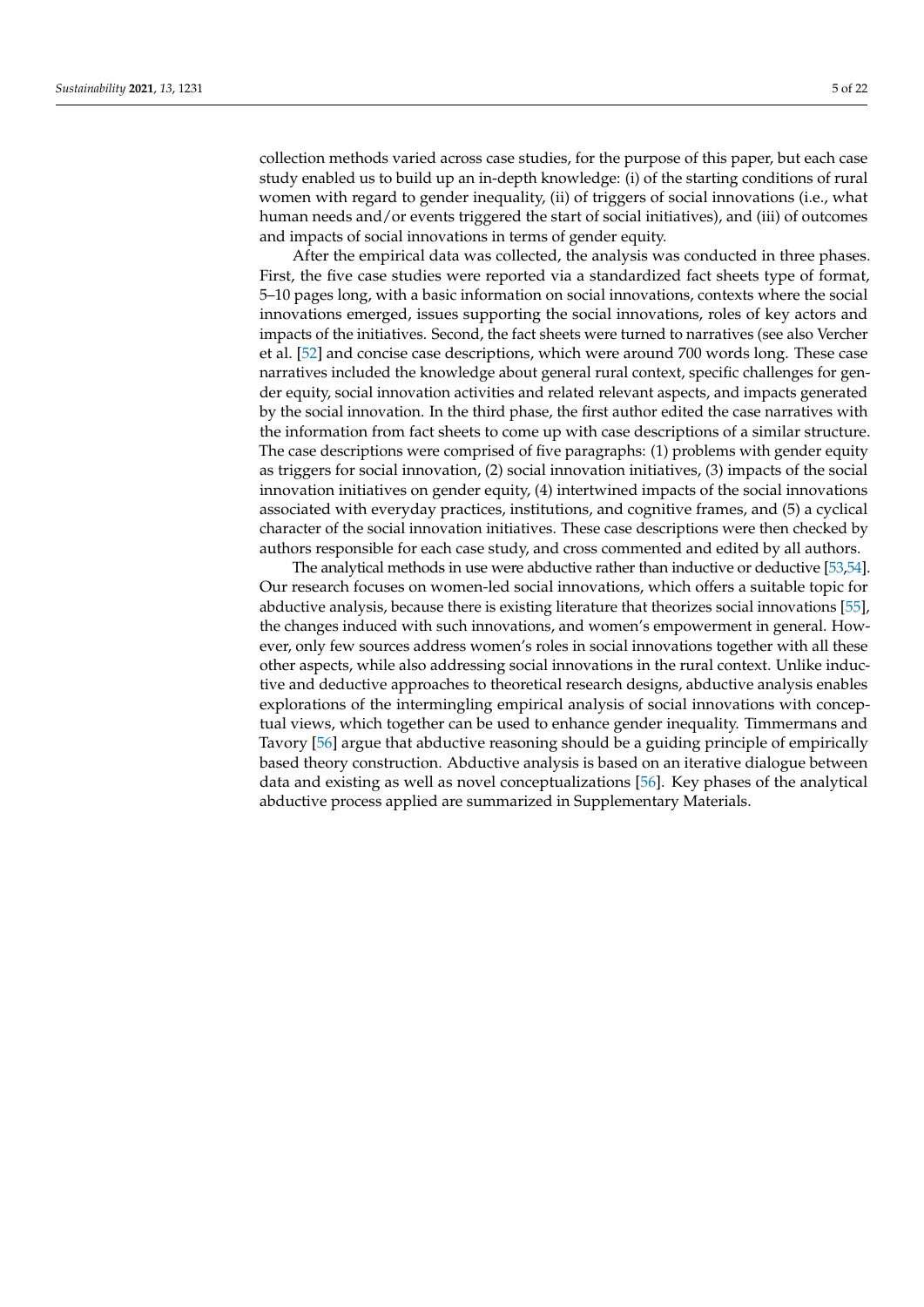<span id="page-5-0"></span>

| <b>Table 1.</b> Overview of the case studies. |                                                                                                                                                                                                                                                                                                                                                                                                                                           |                                                                                                                                                                                                                                                                                                                                                                                                                                            |                                                                                                                                                                                                                                                                     |                                                                                                                                                                             |                                                                                                                    |  |  |  |
|-----------------------------------------------|-------------------------------------------------------------------------------------------------------------------------------------------------------------------------------------------------------------------------------------------------------------------------------------------------------------------------------------------------------------------------------------------------------------------------------------------|--------------------------------------------------------------------------------------------------------------------------------------------------------------------------------------------------------------------------------------------------------------------------------------------------------------------------------------------------------------------------------------------------------------------------------------------|---------------------------------------------------------------------------------------------------------------------------------------------------------------------------------------------------------------------------------------------------------------------|-----------------------------------------------------------------------------------------------------------------------------------------------------------------------------|--------------------------------------------------------------------------------------------------------------------|--|--|--|
| Name of the Social<br>Innovation              | "Miqqut" Programs by the<br>Ilitaqsiniq Nunavut Literacy<br>Council (Ilitaqsiniq-NLC)                                                                                                                                                                                                                                                                                                                                                     | "Learning, Growing, Living<br>with Women Farmers"<br><b>Social Cooperative</b>                                                                                                                                                                                                                                                                                                                                                             | "Jana Al Ayadi"<br><b>Cooperative Aiming for</b><br>Economic Empowerment of<br>Women                                                                                                                                                                                | Afoulki Cooperative of<br>Rural Women in<br><b>MOROCCO</b>                                                                                                                  | Radanska Ruža Social<br><b>Enterprise Employing</b><br>Marginalized Women                                          |  |  |  |
| Location                                      | Nunavut, Canada                                                                                                                                                                                                                                                                                                                                                                                                                           | South Tyrol, Italy                                                                                                                                                                                                                                                                                                                                                                                                                         | Deir El Ahmar, Lebanon                                                                                                                                                                                                                                              | South Morocco, Morocco                                                                                                                                                      | Municipality of Lebane,<br>South Serbia                                                                            |  |  |  |
| Key challenges for<br>rural women             | Intergenerational and<br>socio-psychological traumas<br>from colonial developments,<br>which are connected to losses<br>of culture and tradition,<br>identity confusion, domestic<br>and other types of violence,<br>addictions and breaking<br>down of families. Lack of<br>support with education and<br>childcare, self-confidence<br>issues, lack of housing,<br>geographical isolation,<br>sexism in male-dominated<br>work sectors. | Economic dependency of<br>women on male members in<br>farm families, gendered roles<br>on farms and unpaid work,<br>lack of professionalization<br>and of a specific role of<br>women on farms, resulting in<br>women taking care of many<br>different tasks from child<br>raising to household work,<br>which do not entail strategic<br>decision-making powers<br>relating to family businesses,<br>and patriarchal<br>value structures. | Low levels of literacy,<br>unemployment, male<br>dominated businesses.<br>patriarchal value structures<br>and gender roles, and lack of<br>recognition of<br>women's agency.                                                                                        | High unemployment and<br>migration rates, poverty, low<br>levels of literacy, subsistence<br>family farming and<br>non-wood forest products as<br>a source of income.       | Strong patriarchal gender<br>roles and severe<br>unemployment especially<br>of women                               |  |  |  |
| Social innovation activities                  | Not-for-profit organization<br>providing culturally relevant<br>non-formal learning<br>programs (e.g., in sewing)<br>with embedded literacy and<br>essential skills training                                                                                                                                                                                                                                                              | Social cooperative providing<br>training program and<br>organization of childcare<br>service provision by women<br>farmers on their farm<br>according to nature<br>pedagogy values.                                                                                                                                                                                                                                                        | Women led cooperative<br>specialized in the production<br>and marketing of local<br>authentic products,<br>employing local women.                                                                                                                                   | Rural women's cooperative<br>created with the aim to<br>improve the livelihoods of<br>rural women through the<br>valorization and<br>commercialization of the<br>Argan oil. | Social enterprise producing<br>traditional agricultural<br>added-value products<br>employing<br>marginalized women |  |  |  |
| Temporal scale                                | 2011                                                                                                                                                                                                                                                                                                                                                                                                                                      | 2006                                                                                                                                                                                                                                                                                                                                                                                                                                       | 2005                                                                                                                                                                                                                                                                | 2004                                                                                                                                                                        | 2015                                                                                                               |  |  |  |
| Empirical materials                           | Participant observation in<br>2018–2019. Semi-structured<br>interviews on this topic ( $n =$<br>3), and on local women's<br>lives from various different<br>perspectives ( $n = 50$ ).<br>Literature review (scientific<br>literature, public/policy<br>reports, national statistics,<br>and grey literature). Social<br>media screening                                                                                                  | Semi-structured interviews<br>$(n = 11)$ . Focus group $(n = 1)$ ,<br>Survey ( $n = 21$ ). Field<br>observations. Literature<br>review (see [32,46,51]).<br>Workshop for discussing of<br>results from previous<br>empirical work.                                                                                                                                                                                                         | Field observations (regularly<br>in the period $2017-\tilde{2}019$ )<br>Unstructured interviews with<br>members of the cooperative<br>$(n = 3)$ Participatory video;<br>Workshop with members of<br>the cooperative, local<br>authorities and<br>other stakeholders | Structured Interviews ( $n = 5$ )<br>semi-structured interview<br>$(n = 5)$                                                                                                 | Semi-structured interviews<br>$(n = 4)$ . Document analysis<br>focusing on grey literature.<br>Media screening     |  |  |  |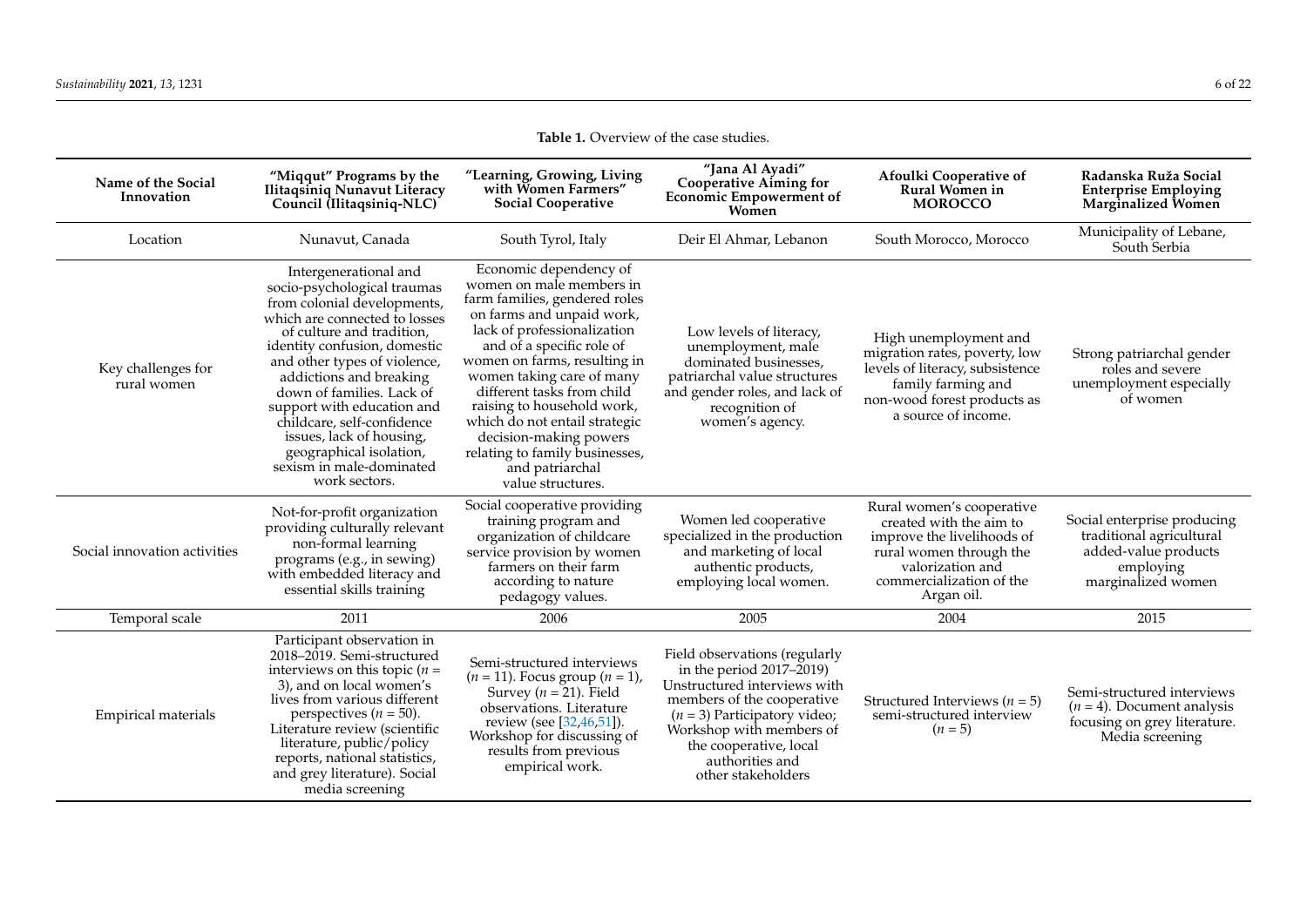## <span id="page-6-0"></span>**4. Results**

# *4.1. Miqqut Program by Ilitaqsiniq-Nunavut Literacy Council ("Ilitaqsiniq-NLC")*

The not-for-profit organization Ilitaqsiniq-NLC is led by local Nunavut women and offers culturally relevant non-formal learning programs (sewing, cooking, small-engine repair, etc.) with embedded literacy and essential skills training (Inuktitut and English, maths, working life skills, etc.). Both Inuit women and men in Nunavut have been impacted by colonization. Impacts include the end of camp life, migrations, and forced relocations to permanent settlements controlled by outsiders, residential schools, and hostels for children run by outsiders, medical relocations that separated children and families, and the undermining of Inuit language and culture by outsiders (see MMIWG [\[57\]](#page-20-10) (pp. 294–324); Tester [\[58\]](#page-20-11); Kral [\[59\]](#page-20-12); Tester and Kulchyski [\[60\]](#page-20-13)). The historical, intergenerational, and socio-psychological traumas connected to the above processes and the "loss of culture and tradition  $[\dots]$  and loss of control over individual and collective destiny" [\[61\]](#page-20-14) (p. 3) have broken down families, led to identity confusion and addictions, and subjected many Inuit women to domestic and other type of violence from men [\[57,](#page-20-10)[62,](#page-20-15)[63\]](#page-20-16). (MMIWG 2019; Rotenberg 2019; Mancini & Mancini 2007). Furthermore, many Inuit women's active participation in workforce and public life continues to be hindered by, among other factors, the lack of education. There are Inuit women who have not even finished secondary education, as they have needed to look after their own children and provide for their families. There is a lack of accessible childcare, and insufficient support and engagement with schools and their curricula. All these factors are among the reasons for women to discontinue their formal education [\[64\]](#page-21-0) (pp. 12–15); [\[65\]](#page-21-1) (p. 17). Women's employment and other economic participation are also hindered by the lack of self-confidence and affordable housing, and due to geographical isolation of Nunavut communities [\[64\]](#page-21-0) (p. 18), as well as because of sexism at workplaces where women are a minority (e.g., in the mining sector: see [\[57\]](#page-20-10) (pp. 584–593).

Ilitaqsiniq-NLC was established in 1999—the same year as Nunavut became a selfgoverning Inuit territory. The organization's most well-known program, "Miqqut", combines sewing that draws from Inuit traditions with literacy and essential skills training. The Miqqut program began in 2011 through a pilot program with connected community research and evaluation efforts by 17 women [\[66](#page-21-2)[,67\]](#page-21-3). Within the Miqqut program, Ilitaqsiniq-NLC has chosen to enhance Inuit women's empowerment by focusing on two key areas: non-formal education (to address the deficiencies and gaps in the Nunavut's formal education system; see Auditor General of Canada [\[68\]](#page-21-4); Pucci [\[69\]](#page-21-5); Minogue [\[70\]](#page-21-6); Skutnabb-Kangas et al. [\[71\]](#page-21-7)), and cultural revitalization (by, among other activities, promoting intergenerational knowledge exchange on traditional Inuit sewing and the use of Inuktitut language during the program; Kusugak [\[72\]](#page-21-8). The longer Miqqut programs prioritize admitting participants who are not in school or work and provides them with a safe working space and a clear daily routine. The program shire Inuit elders and other skilful Inuit as instructors.

Already over 200 women in Nunavut have taken part in the Miqqut programs, with the completion rate being 95% [\[72\]](#page-21-8). Furthermore, "85% of participants who completed programs have moved on to employment or advanced [their] education/training [further]" (ibid.) Based on monitoring and interviewing done by the community researchers, there have been changes in participants' self-perception and attitude (increased confidence; knowing more about Inuit culture and traditional skills has impacted their sense of identity, etc.) [\[67\]](#page-21-3); [\[73\]](#page-21-9) (p. 450); [\[66\]](#page-21-2) (p. 29).

The case implies that the Miqqut programs cannot be seen merely as incremental social innovations that develop practical skills. Additionally, these programs open opportunities for local women to respond to some of the failures of existing education institutions. Furthermore, by promoting Inuit cultural revitalization and participants' self-esteem, this social innovation is also challenging earlier cognitive frames that outsiders have instilled through their policies and practices.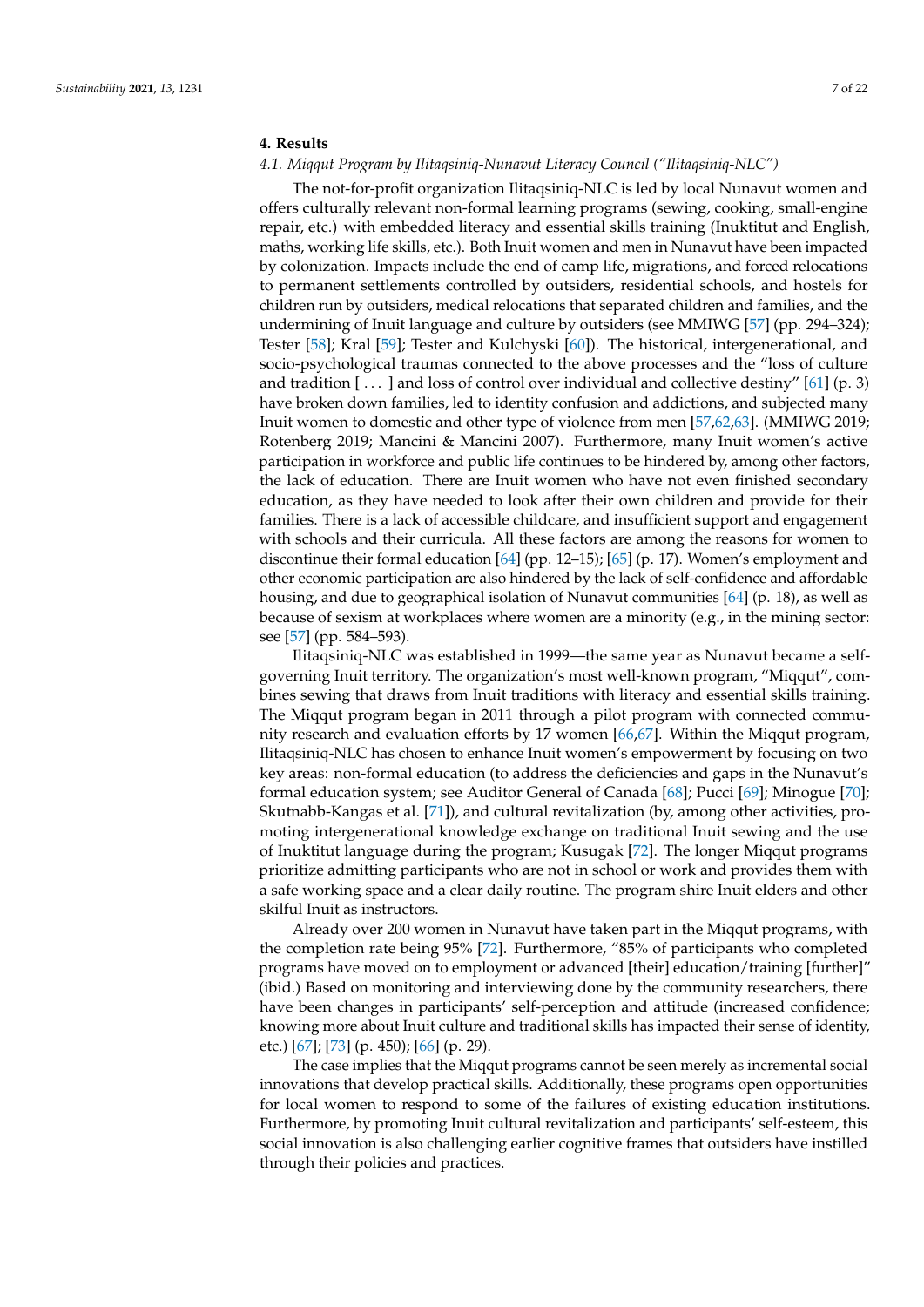The Nunavut case highlights the cyclical character of social innovations. The Miqqut program has evolved from pilot projects into a program that is adjusted based on research findings and regular monitoring of project outcomes [\[66\]](#page-21-2). The program also builds on good practices and experiences of other local programs and organizations (local social innovations are helping each other to evolve), thus also staying attuned to the changing local context and needs [\[66\]](#page-21-2) (p. 28); [\[73\]](#page-21-9) (pp. 441–442). Finally, there have been multiple sources of funding (both public and private), which have enabled the Miqqut programs to continue beyond "one-off" funding opportunities from individual sources.

#### *4.2. Women Farmers Social Cooperative—South Tyrol, Italy*

The women social cooperative, "Learning, growing, living with women farmers" organizes childcare services provision on the farm according to a nature pedagogics principle. It started in 2006 with the aim to create professional opportunities for women farmers, willing or in need to remain and live in farms in remote rural valleys of South Tyrol, Italy. In this Province, the typical form of an agricultural enterprise is the family farm. Gender roles are closely linked to the fact that the identity of the German language group has developed around the principles of rurality, patriarchy, and Catholicism [\[74\]](#page-21-10). According to the study by Matscher et al. [\[75\]](#page-21-11), fulltime South Tyrolean women farmers tend to accept traditional gender-differentiated division of labor, which entails unpaid tasks: they see it as their duty to do the housekeeping, to take care of their children or relatives, or to work in the garden. However, women farmers with no off-farm job or farm-based side activity find it uncomfortable to still be financially dependent on their husbands [\[76\]](#page-21-12). Statistics confirm the traditional patrilinear farm succession [\[77\]](#page-21-13) and the underrepresentation of women in leading positions in agriculture. Furthermore, the separation of gender in agriculture in South Tyrol is evident through the existence of a women farmers' association since 1981 as separate from the male dominated Farmers Union of South Tyrol.

The social cooperative has developed a training program for women farmers to provide the childcare service on their farm with the required quality standards and a good work-life balance. The initiative was started by a charismatic woman, the spokesperson of women farmers in South Tyrol, in collaboration with another woman willing to found and take part in a social cooperative. From their idea, the social cooperative was founded in 2006 with the support of some members of the South Tyrolean women farmers' organization. It organizes training courses to prepare the providers of childcare service, promotes the service and organizes it in the whole region of South Tyrol.

The initiative has had empowering effects on the women farmers involved, because it enhanced changing gender roles and power dynamics in decision-making processes at the micro level (farm), at the meso level (the community) and at the provincial level. The social innovation has been highly successful also in leading to changes in the provisional law on social agriculture via a long process of interactions within the context of male dominated farming and Farmers Union. Furthermore, in transforming the role of the farm into an educational and to a meeting point of the community, the initiative has contributed to meeting the needs of working families in rural areas to have a delocalized and flexible service in the proximity and it contributes to functions of the public administration on social services provision in rural areas. Over 500 children from 0 to 4 years of age are taken care of annually through this initiative. After a decade of experience, the cooperative currently associates over 118 women providing childcare service in rural areas.

The initiative did not lead to total abandonment of patriarchal values in South Tyrolean family farms. In fact, according to Gramm et al. [\[32\]](#page-19-18), an empowerment of women farmers is contingent to the continuity of gendered division of labor on the family farm: as in addition to their entrepreneurial activity, women farmers are responsible for housekeeping, farming tasks and caring for their own children. This results in a high workload and little free time. Therefore, women farmers "experience autonomy, within dependence" [\[78\]](#page-21-14), it seems that social farming could be a future perspective for women farmers who want to stay in a rural environment and to feel self-realized. Again, social innovation is related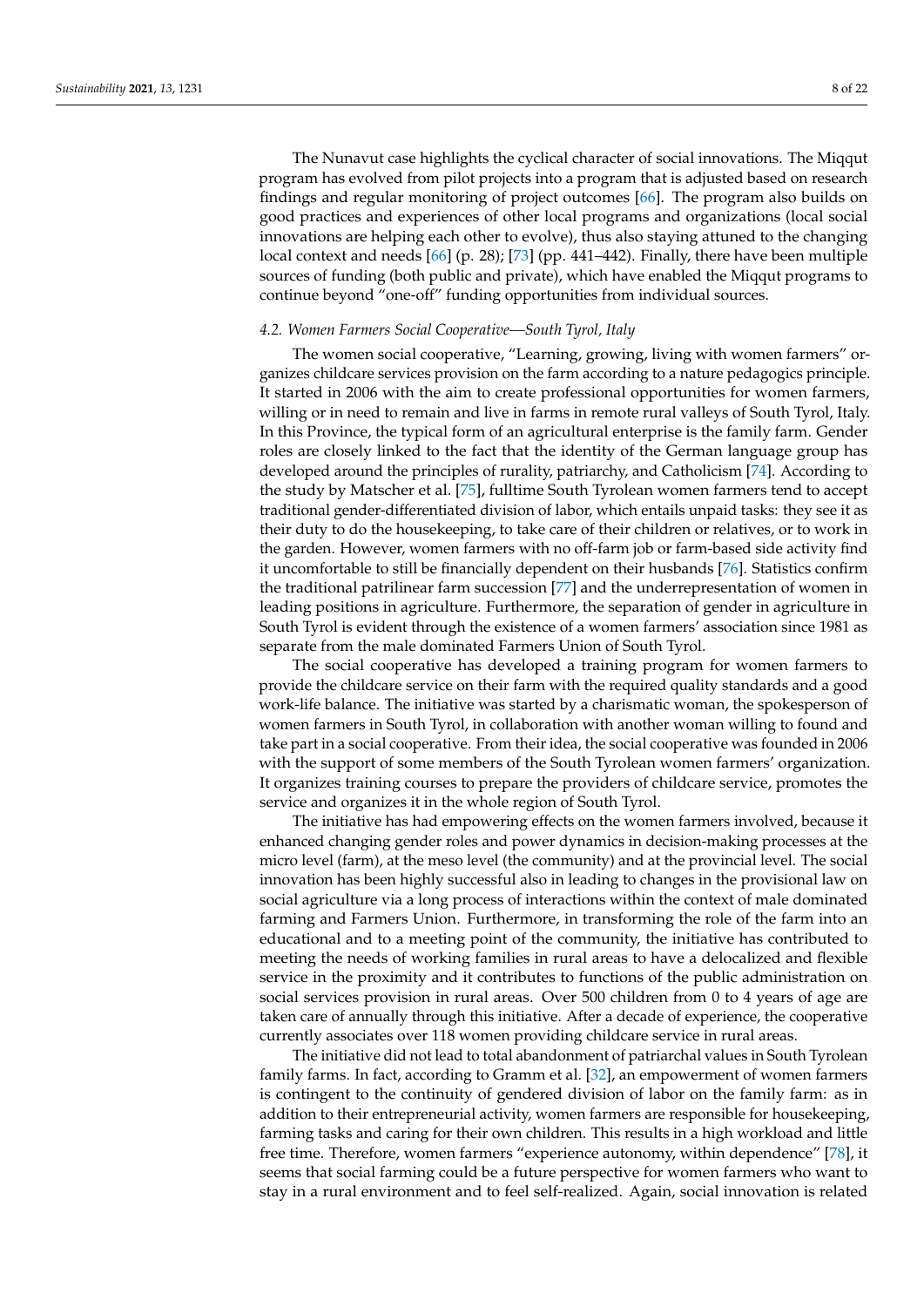to incremental change of practices in everyday life, but it also challenges existing gender roles, and illustrates difficulties and successes of women farmers to have their voices heard in politics, and even to lead towards new developments by enhancing gender equity at the institutional level. In terms of overall cyclical development, the Italian case implies that even highly successful social innovations may lead to new kind of challenges potentially triggering different kinds of motivations to respond to these, in the future.

#### *4.3. Economic Empowerment of Women in Deir el Ahmar-Lebanon*

The Jana Al Ayadi cooperative was founded in 2005 and is run by women and specializes in the production and marketing of local authentic agro-food products including jams, pickles, dried fruits, vegetables preserved in oil, sweets, and delicacies. This case study is located in the area where high outmigration to cities, low levels of literacy, unemployment, and marketing challenges are some of the issues facing the women producers' in Deir El Ahmar, Lebanon. These issues are connected to the absence of policies supporting small producers and the low budget of the agricultural sector in general and of cooperatives in particular. In addition, prevailing cultural boundaries and patriarchal gender roles still hinder the development of women-based businesses, for example, by limiting possibilities for women to explore new marketing ventures outside the boundaries of their home village. Due to the inability to overcome the male dominance in business, the women are often not able to make the "one extra mile" in marketing endeavors. However, access to markets is the only way to sustain their livelihood in economic terms. Challenges for developing the business forward include the lack of know-how, support and self confidence in their skills and their achievements.

The women-led social innovation, Jana Al Ayadi cooperative, aims to secure stable income for the women. The cooperative got support from the Social Economic and Environment Development Services (SEEDS-Int), a Lebanese NGO, arranging capacity building for the women, increasing their technical expertise in improving their marketing and boosting their sales. In addition, a new branding strategy and the establishment of a social online marketplace for selling and promoting their products was done with support from an the H2020 SIMRA project [\(http://www.simra-h2020.eu\)](http://www.simra-h2020.eu). The cooperative provides value for both producers and consumers by offering a marketplace for buying traditional products and the possibility for customers to get to know the story of every producer. This has helped women to find ways to improve the economic situation of their families and enhance their well-being.

In the Lebanese case, the women have learned to manage and develop their cooperative business striving to secure a sustainable model for improving their livelihoods. The women based cooperative "Jana Al Ayadi" benefited from uplifting their brand, redesigning their label, focusing the marketing efforts on star products, and creating the e-commerce platform [\(https://ishoprural.com\)](https://ishoprural.com), which has increased their revenues and profit. Furthermore, extension of the business enabled smallholder producers to gain a fair space and the opportunity to get in contact with the consumers, improve visibility, and boost revenues and most importantly ensure sustainable business solutions.

While the case is about incremental change of everyday practices and increasing women's access to markets, it is also very much about questioning existing gender norms in the village and local markets. The success of this cooperative as women-led business is demonstrating that women can be active in providing benefits not only for themselves, but also to the surrounding community.

Cyclical processes are reflected in the remaining difficulties of expanding the womenled business to neighboring areas. The success in their home village has been demonstrated, but in adjacent areas social boundaries of male dominated markets and patriarchal cognitive frames remain. This illustrates a cyclical relationship between demonstrating success and overcoming prejudices towards women-led business.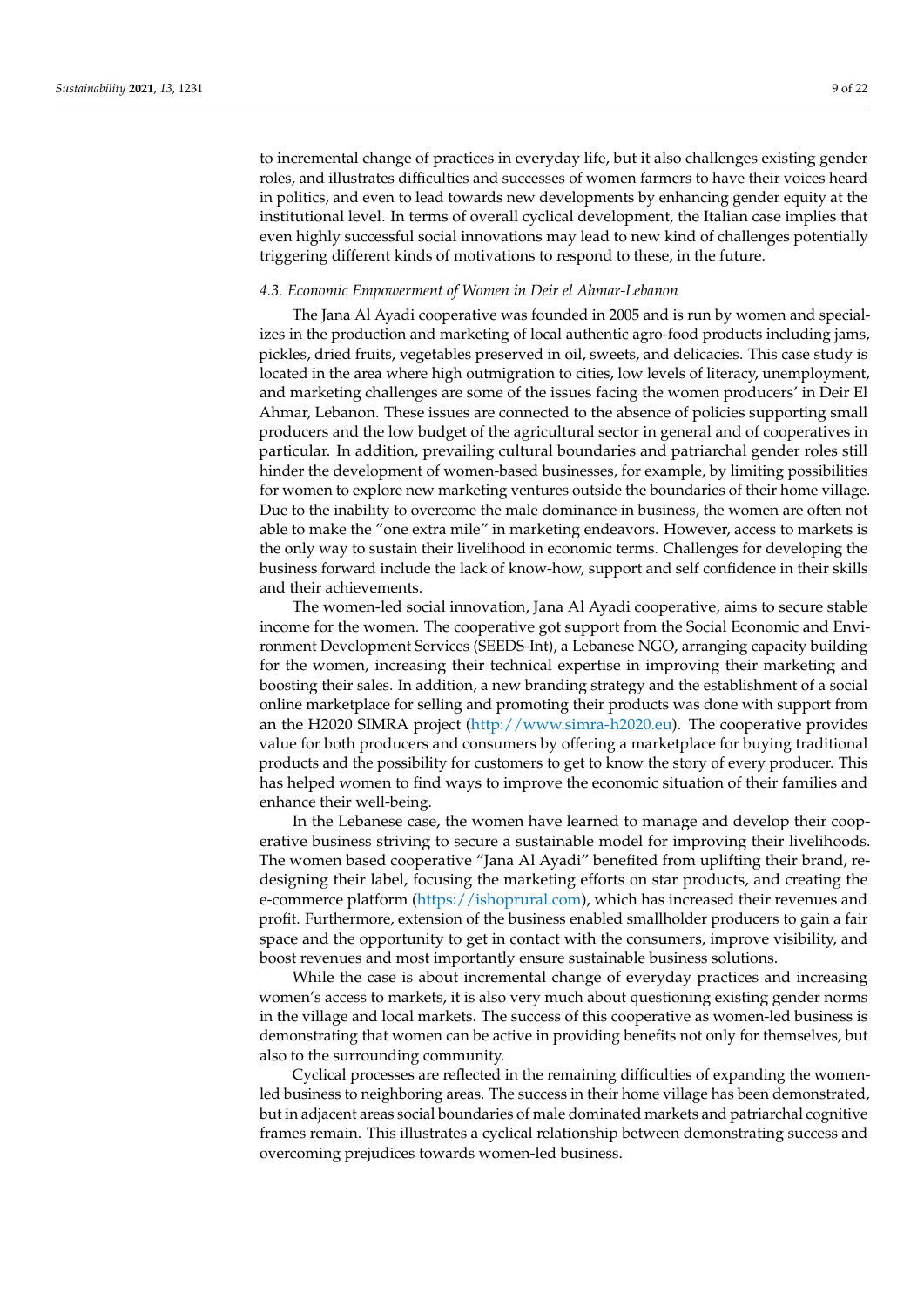#### *4.4. Argan Co-Operative of Rural Women, Morocco*

The Afoulki umbrella cooperative aims to improve the livelihoods of rural women through the valorization and commercialization of Argan tree products. The organization is based in marginalized rural area in Morocco's region Souss Massa, which is characterized by high poverty, unemployment rates and outmigration [\[42\]](#page-20-17). Gender inequality adds additional challenges, further deepening the marginalization of the region. Women are mainly unpaid domestic workers and self-employed in subsistence farming. Literacy rate for men is much higher (70.3%), compared to women (42.5%), leading to men's influence over women and control of their decisions in all social spheres. Women in the region have been disadvantaged socially, educationally, politically, and economically. Thus, the triggers for establishing the cooperative were the high rate of rural women unemployment, lack of their financial independence, as well as low literacy of women, patriarchal societal norms with male-dominated social system wherein males hold authority and power, and women are mainly working in unpaid care jobs at home.

The above-mentioned challenges led to establishing the cooperative in 2004 by a local rural woman. The cooperative brought together 30 women-members who jointly started crushing argan fruits and producing artisanal argan oil. The area with its unique climate conditions is highly populated by the endemic argan tree species (*Argania spinosa*), which allows local women to make additional income by making oil out of its fruits. The aim of the Afoulki cooperative is to improve the living conditions of women by providing an enabling environment to gain a personal income and training opportunities, autonomy, and independence and to ease two major problems in the territory: women's poor socio-economic situation and the undervaluation of argan products. The cooperative was established as a result of continuing governmental efforts over the last few decades boosting the establishment of small-scale professional organizations, including cooperatives. The Afoulki cooperative was founded in frame of this initiative and been supported financially and technically by national institutions and international organizations (e.g., Ministry of Agriculture, NGOs). At the beginning, many were skeptical about the idea of creating a cooperative. This challenge was overcome through the advocacy work of the female president of the cooperative who convinced men to let their wives have a job outside the house. A significant number of local women looking for a job and willing to earn money to help sustaining their families, also financially, showed their interest in working in the cooperative.

The cooperative started with 30 women-members and expanded within the territory to include various other branches. In 2018, the cooperative enlarged and became an umbrella network for several other small cooperatives, which were established in 2018. Thus, Afoulki umbrella cooperative created the opportunity to make income for many rural women in Souss Massa Region. Nowadays, Afoulki umbrella network has more than 300 female members spread over 13 affiliated cooperatives. The members are producers and exporters of Argan oil and other Argan cosmetic products (soap, cream, etc.). The cooperatives produce different organic products (cosmetic Argan oil, culinary Argan oil, Argan soap, honey, Apricot oil, Almond oil, and Cactus oil), many of which are exported to European and American countries. The Afoulki network of cooperatives is benefiting from a strong set of connections including with its members, employees, funders, government representatives, banks, insurance companies, inter-professional federations, national agencies, and private companies. The Afoulki umbrella cooperative as a social innovation has brought together actors who were not used to working together before and helped in concentrating their efforts towards providing opportunities for rural women and enhancing environmental sustainability. Specific impacts on rural women have been their improved technical expertise and know-how enabling production mechanization of larger quantities of the products. The Afoulki umbrella cooperative also contributed to improving rural women's social capital through their increased self-confidence and creating new networks as well as through reducing inequalities within the region.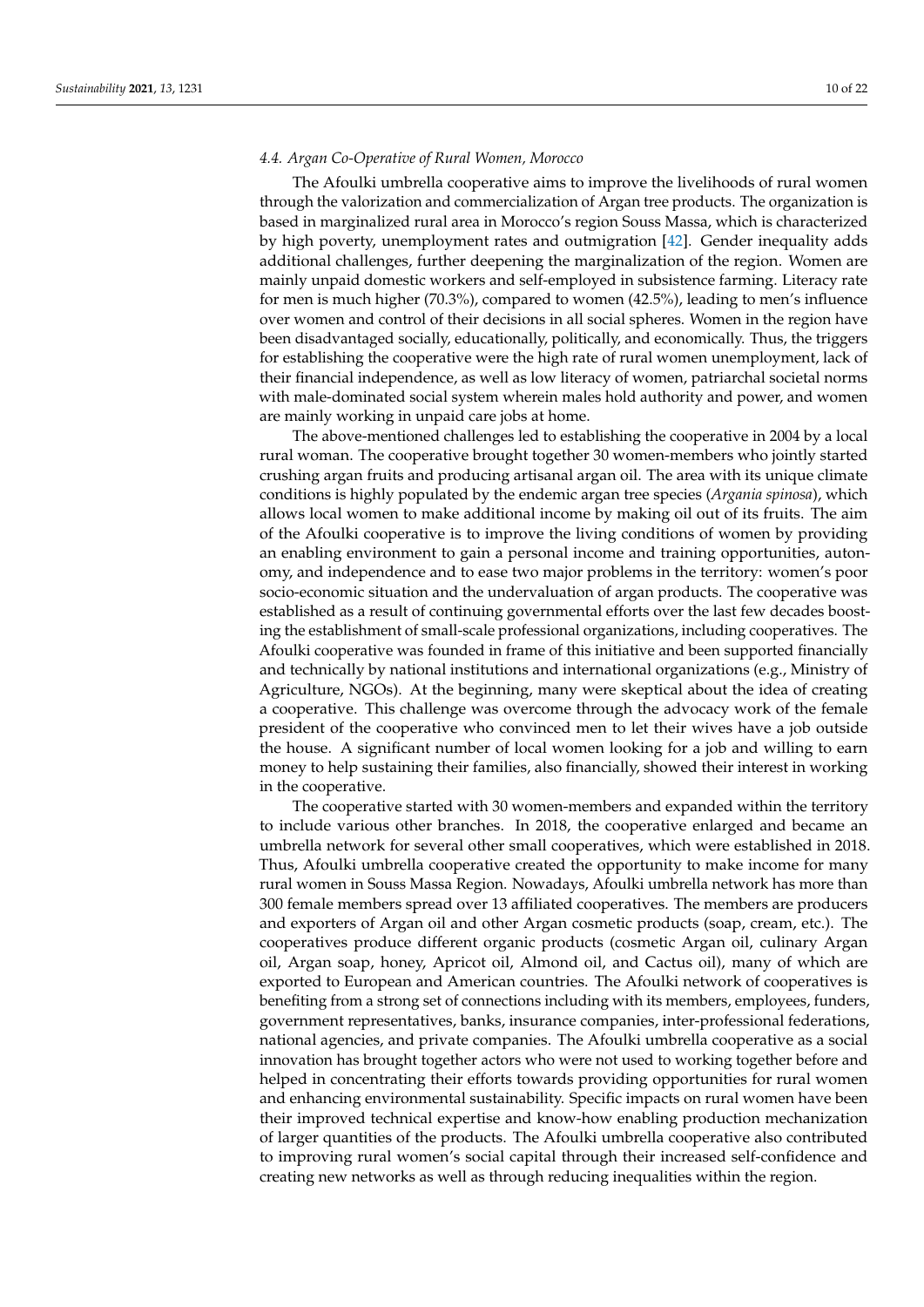The work of the initiative is not only about employing women. Because of the trust and respect shown by the local actors ranging from the local authorities to the president of the cooperative, family dynamics have changed as men have gradually accepted their wives being part of the cooperative with well-defined work schedules. This highlights that enhancing women employment is linked to traditional gender roles, and patriarchal values. In addition, with the gained revenues, the cooperative organized many capacity building seminars for mainly female participants leading to increased expertise and know-how for women to work in the cooperative and beyond. The cooperative has had impact through educational sessions for illiterate women and by arranging care services for children, thus enabling women to work. The changes in everyday practices of women working in the cooperative have also led to increased respect and self-confidence and enabled participation of women in local decision-making processes.

An example of the cyclical characteristics of the Afoulki case is that the respect, trust, and belief in the women who initiated the cooperative made other women believe in the success as well, thus reinforcing and expanding the positive impacts along the way. Moreover, the leaders' motivation and high ambitions to develop the rural community and improve the situation of its inhabitants created self-confidence among local women on their potential to work outside their homes. Therefore, even though not all the gender equity issues have been solved, the women currently perceive themselves to have more opportunities than was the case before the Afoulki initiative.

#### *4.5. Radanska Ruža Social Enterprise, Serbia*

The Radanska Ruža is a social enterprise founded in 2015. It is located in Southern Serbia, in the municipality of Lebane (20,000 inhabitants), where 60% population is unemployed. Per capita income is only 130 euros per month. Elderly people, people with infirmities, single parents, and women can hardly earn the bare minimum by working in their yards and gardens. In addition to the very hard economic conditions, very traditional and a (still) dominant patriarchal value and gender role system exists in Serbia, where women have often been excluded from participation in economic activities, have "subordinate role" in the family, and lack of access to property rights [\[33\]](#page-19-19).

Radanska Ruža is a non-profit limited liability company, and a public-private partnership between "Women's Association Ruža" and the municipality. This social enterprise is securing employment for women from vulnerable groups, especially women with disabilities, victims of domestic violence and single mothers. It collaborates with local agricultural producers to assure the availability of raw materials for the production of natural vegetable and fruit value added products based on traditional recipes and by traditional hand-made techniques. It targets especially disadvantaged and marginalized women, who find not only work and income at Radanska Ruža, but also a particularly appreciative social environment.

The number of employed women has grown from 5 in 2015 to 32 in 2020. Indirectly, it engages and provides income for up to 80 households. In its work Radanska Ruža operates with a network of local producers and households for raw materials, who sometimes do the first processing step. Therefore, Radanska Ruža secures income and earnings also for other local people, in addition to the women employed by the social enterprise.

For many of the employed women, Radanska Ruža provided their first job outside their homes. Subsidies are scarcely available, and the municipality is rather inactive in supporting the initiative, even though Radanska Ruža is by far the largest employer of people with disabilities. The social innovation may at first sight seem to take place in the incremental level by providing possibilities for income for marginalized women. However, the case also links to challenging of patriarchal values, which have hindered women's employment outside their houses. Furthermore, the lack of existing subsidy system has motivated the initiative to search partners from abroad to secure jobs for women. Therefore, the case is also linked to institutional innovations. For example, in 2020, BioBalkan launched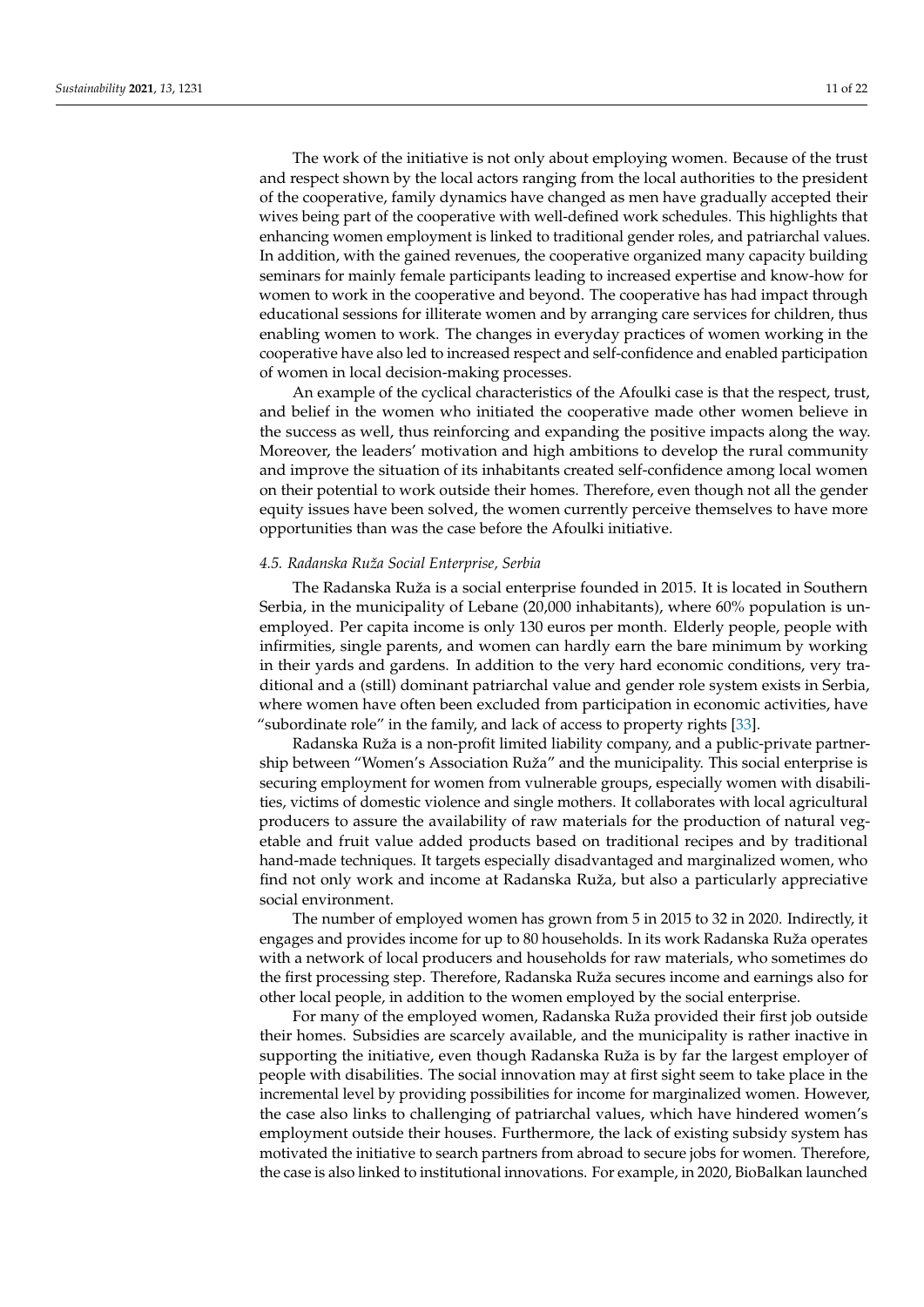a crowdfunding campaign in Austria with the aim to secure funding for one year of work for women.

This initiative seeks to provide continuous work for marginalized women. Thus, the social innovation initiative seeks not only to achieve impact at a certain point in time, but to maintain the positive effects for a longer period of time. However, some difficulties have occurred. For example, Radanska Ruža was a victim of the irresponsible business of a distributor who had tricked them and brought the company to brink of existence. This illustrates very insecure and unfavorable conditions that such small businesses currently face in Serbia. This also implies that social innovation may experience surprising difficulties. The cooperative survived thanks to their foreign partner BioBalkan who organized a crowdfunding campaign in Austria. Additionally, two crowdfunding campaigns were organized in Serbia. These campaigns enabled continuance of the cooperative, necessary purchasing of raw materials, and payment of salaries and taxes. Together, the results from our analysis of this social innovation initiative suggest that surprising obstacles and solutions may emerge, and that impacts of social innovations occur in a cyclical, rather than linear, manner.

*4.6. Summary of the Findings from the Case Studies*

In Table [2](#page-12-1) we provide summary findings from the case studies regarding the strengths, weaknesses, and unique aspects of linked to each case study. We also identify cross-scale findings common for all the case studies.

| The Social Innovation                                                                 | Strengths                                                                                                                                                                                                                                                                                                                      | Weaknesses                                                                                                                                                                                                                                                                                                                            | <b>Unique Aspects</b>                                                                                                                                                                                                   |
|---------------------------------------------------------------------------------------|--------------------------------------------------------------------------------------------------------------------------------------------------------------------------------------------------------------------------------------------------------------------------------------------------------------------------------|---------------------------------------------------------------------------------------------------------------------------------------------------------------------------------------------------------------------------------------------------------------------------------------------------------------------------------------|-------------------------------------------------------------------------------------------------------------------------------------------------------------------------------------------------------------------------|
| "Miqqut" programs by the<br>Ilitaqsiniq Nunavut Literacy<br>Council (Ilitaqsiniq-NLC) | Opening opportunities for<br>rural women to overcome<br>marginalizing institutional<br>settings in education and<br>enhancing<br>employment opportunities.                                                                                                                                                                     | Initiatives not self-sufficient,<br>but dependent on<br>project-based funding                                                                                                                                                                                                                                                         | Connecting modern literacy<br>with reviving cultural<br>traditions to empower<br>marginalized women and<br>enhance intergenerational<br>connectivity. Monitoring the<br>impacts of the<br>program regularly             |
| "Learning, growing, living<br>with women farmers"<br>social cooperative               | Initiating the process of<br>policy-making on social<br>agriculture in the region;<br>empowering women farmers<br>in the decision-making<br>process of the family farm, as<br>their activity becomes part of<br>the business strategy;<br>increasing their awareness of<br>doing a visible and valued job<br>for the community | In some cases, women farmers<br>are responsible for<br>housekeeping, farming tasks<br>and caring for their own<br>children in addition to their<br>new entrepreneurial activity.<br>The case can be considered a<br>clear example of the ongoing<br>tension between farming<br>tradition and modernization<br>in mountain territories | Changing gender roles in<br>decision-making processes at<br>the micro level (farm), at the<br>meso level (the community)<br>and the provincial level                                                                    |
| "Jana Al Ayadi" cooperative<br>aiming for economic<br>empowerment of women            | Creating successful business<br>employing marginalized<br>women by enterprise<br>producing and marketing<br>agro-food products despite<br>strong patriarchal<br>gender roles                                                                                                                                                   | The success in the home<br>village of the cooperative has<br>been demonstrated, but in<br>adjacent areas, social<br>boundaries of male<br>dominated markets and<br>patriarchal cognitive<br>frames remain                                                                                                                             | Extension of the business by<br>the cooperative enabled<br>smallholder producers to gain<br>a fair space for marketing<br>their products and connecting<br>with the consumers, improve<br>visibility and boost revenues |
| Afoulki cooperative of rural<br>women in Morocco                                      | Improving the living<br>conditions of women by<br>providing an enabling<br>environment to gain a<br>personal income and training<br>opportunities, autonomy,<br>and independence                                                                                                                                               | Women are still mainly<br>unpaid domestic workers and<br>self-employed in<br>subsistence farming                                                                                                                                                                                                                                      | In 2018, the cooperative<br>enlarged and became an<br>umbrella network, for several<br>other small cooperatives                                                                                                         |

**Table 2.** Summary of the findings from the case studies.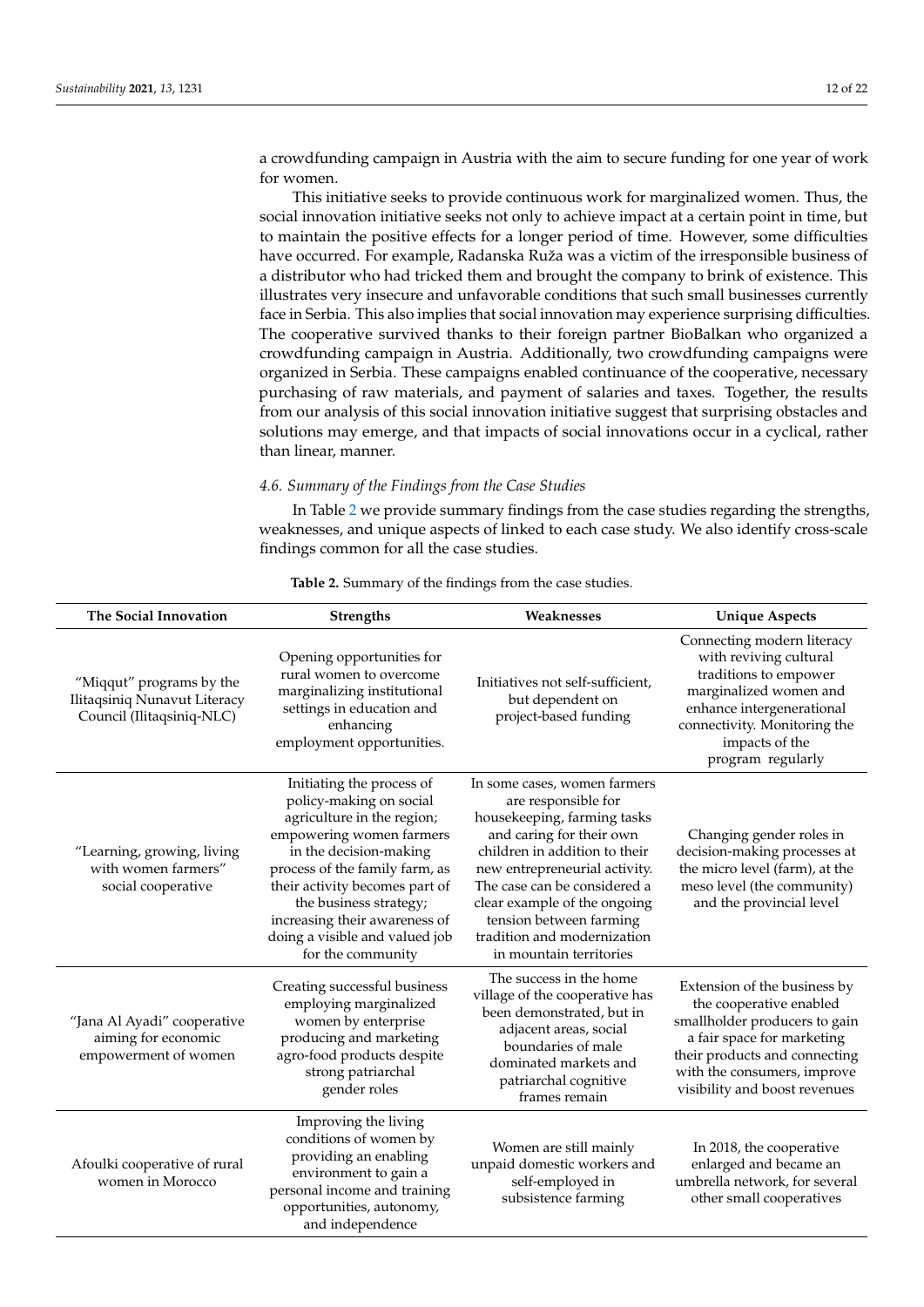<span id="page-12-1"></span>

| The Social Innovation                                              | <b>Strengths</b>                                                                                                                                                                              | Weaknesses                                                                                                                                                                                                                                                                                                                                                                                                                                                                                                                                                                                                            | <b>Unique Aspects</b>                                                                                                                |  |  |
|--------------------------------------------------------------------|-----------------------------------------------------------------------------------------------------------------------------------------------------------------------------------------------|-----------------------------------------------------------------------------------------------------------------------------------------------------------------------------------------------------------------------------------------------------------------------------------------------------------------------------------------------------------------------------------------------------------------------------------------------------------------------------------------------------------------------------------------------------------------------------------------------------------------------|--------------------------------------------------------------------------------------------------------------------------------------|--|--|
| Radanska Ruža social<br>enterprise employing<br>marginalized women | It targets especially<br>disadvantaged and<br>marginalized women, who<br>find not only work and<br>income at Radanska Ruža,<br>but also a<br>particularly appreciative<br>social environment. | The initiative may be<br>vulnerable due to high<br>reliance on individual<br>key actor                                                                                                                                                                                                                                                                                                                                                                                                                                                                                                                                | During an unexpected crisis,<br>several crowdfunding<br>campaigns were organized<br>enabling continuance of the<br>social enterprise |  |  |
| Cross-case findings                                                | $\bullet$<br>extending the initiatives.<br>gender equity.<br>$\bullet$                                                                                                                        | Social innovations play a key role in enhancing self-esteem and self-confidence of<br>participants leading to further capacity to act (e.g., economy, education, politics).<br>Individual innovative women have played key roles in establishing, maintaining and<br>Women led social innovation initiatives do solve some but not all challenges regarding<br>Women led enterprises and initiatives are often met with suspicion by males and external<br>society, and therefore women led initiatives need to overcome prejudices and deal with<br>discriminative gender roles, institutions, and cognitive frames. |                                                                                                                                      |  |  |

**Table 2.** *Cont.*

#### <span id="page-12-0"></span>**5. Discussion**

#### *5.1. Intertwined Incremental, Institutional, and Disruptive Dimensions of Social Innovation*

The cases of women-led social innovations analyzed above highlight that social innovations seem at first sight to be taking place at the level of everyday practices. However, closer examination reveals that the everyday practices are linked to institutions, cognitive frames, and value hierarchies. This is because it is impossible to initiate new everyday practices without also interfering into the underpinning structural challenges (e.g., patriarchal values; biased gender roles; male dominated politics and economy) in which the problems for gender equity are rooted. This finding reifies the view of the feminist theories on the relevance of performativity and the linkages of everyday practices to structural challenges for gender equity [\[17,](#page-19-3)[18\]](#page-19-4). Therefore, the aims and impacts of women-led social innovations do not properly fit into the categorizations of the existing social innovation literature which treat impacts as either *Incremental, Institutional or Disruptive*. Previous literature has proposed a linear social innovation continuum. According to this approach, incremental, institutional, and disruptive social innovations vary in their scalability and impact, which grow when moving from incremental via institutional to disruptive [\[16\]](#page-19-2). Based on our five case studies from different geographical, institutional, and cultural contexts, we propose an alternative conceptualization to understand the interlinked impacts of social innovations. Among other things, our heuristic considers that individual women-led social innovations can cover all three levels of impacts—and these processes are often cyclical rather than linear. We call this new conceptualization a *reconstructive social innovation cycle* Figure [1.](#page-13-0)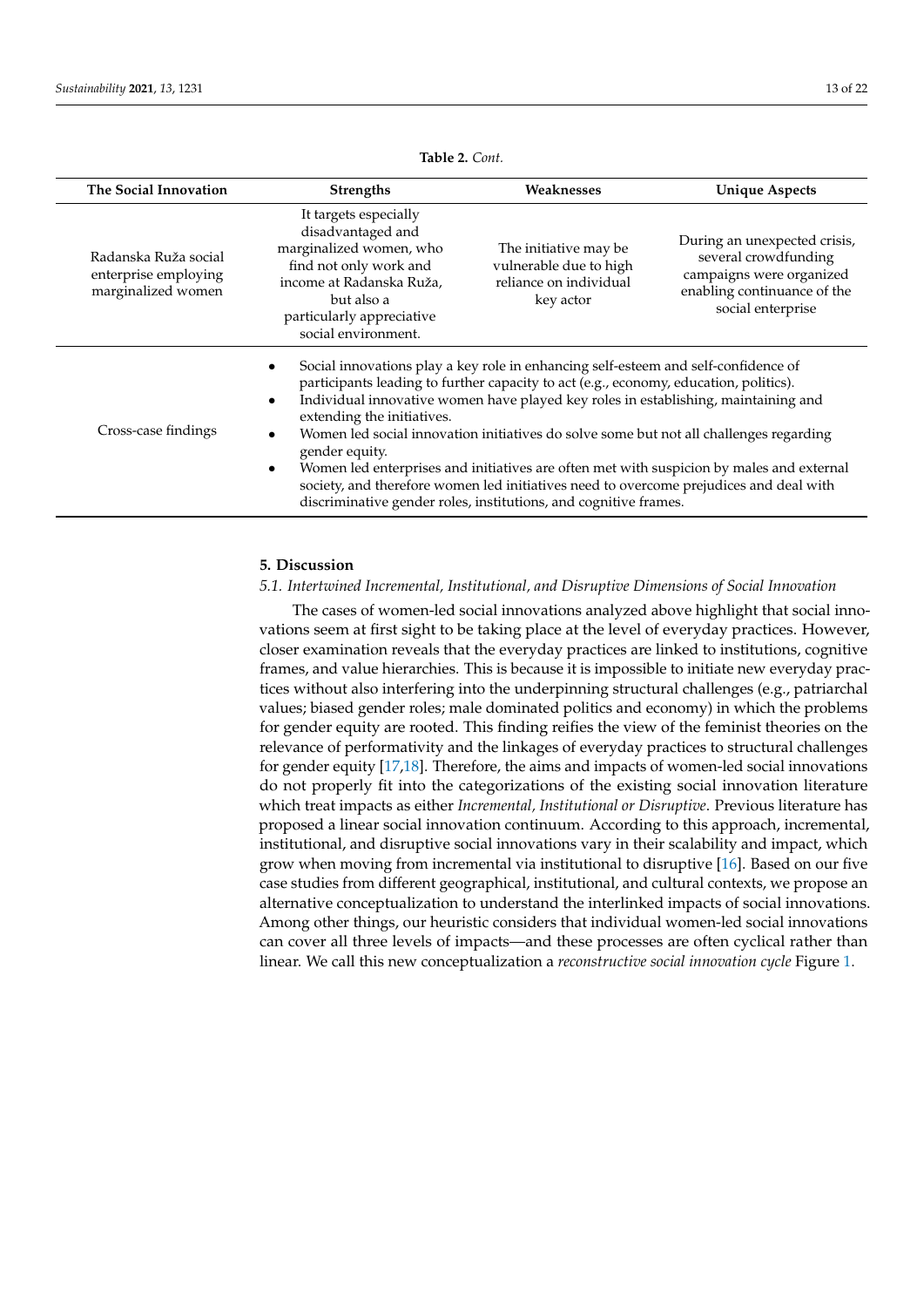<span id="page-13-0"></span>

Figure 1. Two alternatives to consider impacts of social innovation. Firstly, according to a linear view, impacts grow in magnitude from Incremental via Institutional to Disruptive. Secondly, according to the proposed reconstructive social innovation cycle heuristic, the different levels of impacts are intertwined and inseparable. We propose that for understanding  $\epsilon$ impacts are intertwined and inseparable and inseparable. We propose that for understanding the impact of understanding the impact of understanding the impact of understanding the impact of understanding the impact of the impacts of women-led social innovations on gender equity the reconstructive social innovation cycle is more appropriate.<br>.

#### *5.2. Reconstructive Social Innovation Cycles*

*5.2. Reconstructive Social Innovation Cycles*  Our results indicate that rather than producing impacts in a linear way, social innovations in the women-led cases analyzed develop through cyclical processes. This specifically concerns project-based social innovations (e.g., "Miqqut" programs). Social innovations are not likely to resolve all the problems they are targeting, thus leading to the conclusion that the end is just a new beginning, with different, and often improved situation, but still with remaining challenges calling for novel ways to enhance gender equity (e.g., "Learning, growing, living with women farmers" social cooperative). A continuous interplay between successes of women-led social innovation and (overcoming) discriminative prejudices (e.g., economy and business as male dominated sphere of life) likely explains effects of evolving social innovations on gender equity (e.g., "Jana Al Ayadi" cooperative). Women-led social innovations help women to gain more resources and self-confidence, leading to a renewal of the initiatives and possible further impacts ("Afoulki" cooperative). Social innovations aim to maintain the positive effects in the long-term, and to do so in changing situations, implying that impacts are not stable, and that the impacts can be considered also as continuous processes (e.g., "Radanska Ruža" social enterprise). In social innovation literature, evolvement of social innovations has been considered by identifying Divergent Development Paths [\[14\]](#page-19-0), that can lead to reconfiguration of social practices and institutional changes [\[13\]](#page-18-10). In addition, pursuing certain values can trigger social innovation, and novel practices by social innovation may lead to subsequent value changes thereby changing the initial triggers and context which motivates future social innovations [\[79\]](#page-21-15). Building on these literatures and based on the case studies, we propose the notion of reconstructive social innovation cycle to provide an alternative way of understanding the impacts of women-led social innovations in the localities where they emerge and evolve.

A *reconstructive social innovation cycle* is defined as: a cyclical process of engaging women via civil society initiatives that are reframing the existing state of affairs by chang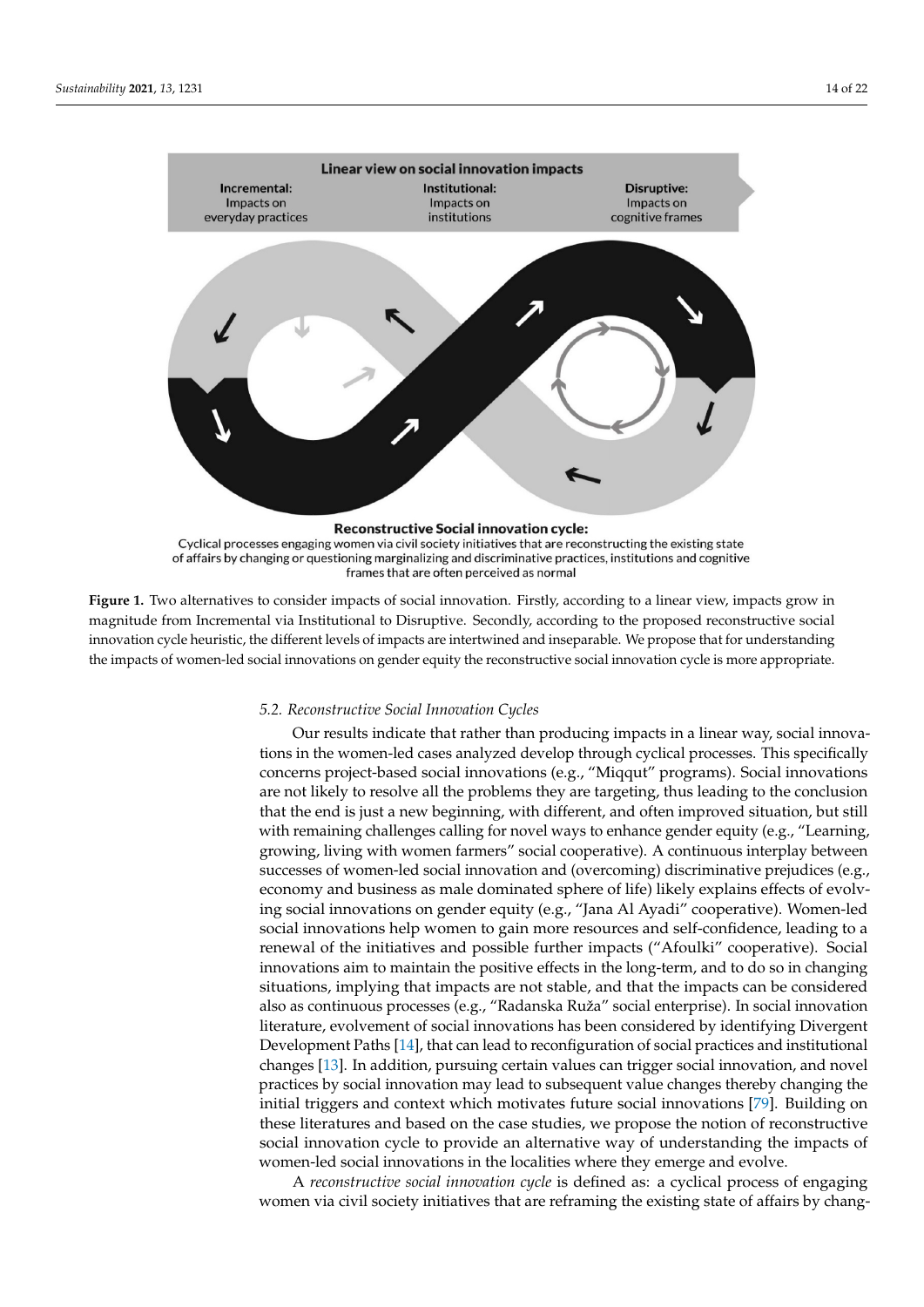ing or questioning marginalizing and discriminative practices, institutions and cognitive frames that are often perceived as normal. The "reconstructive social innovation cycle" builds on from the concept of adaptive cycle [80-[82\]](#page-21-17), and the results of the case studies analysis carried out. We chose the adaptive cycle as a point of elaboration because it aims at understanding dynamics and persistence of changes and conceptualizes changes as cyclical processes [80], and it has been applied also to examine social innovations [83,84].

An adaptive cycle consists of four phases: (1) growth or exploitation, (2) conservation, (3) collapse or release, and (4) reorganization. The (1) growth phase is about slow growth of a system, (2) conservation phase is when a system has matured and sustained over a certain period of time. In the (3) release phase, the system collapses in its existing state, after which the system is rapidly (4) reorganizing itself and enabling to grow either in the same or a different configuration or a systemic state  $[80,81]$ . In the adaptive cycle, there are two types of transformations. The first is the so-called "back loop", which is a rapid phase of system's reorganization after collapse leading to a renewal. The second is the so-called "front loop" which is characterized as a slow change of growth and accumulation, taking place in and between the growth and conservation phases [ $80,82$ ]. Based on our case studies and the adaptive cycle theory, we propose the reconstructive social innovation cycle Figure 2 to better understand women-led social innovation processes and their im[pa](#page-14-0)cts on gender equity-which is detailed in the next subsections. Next, we propose empirically based novel concepts to understand the cyclical processes of women-led social innovations.

<span id="page-14-0"></span>

**Figure 2.** Reconstructive social innovation cycle to understand implications of women-led social **Figure 2.** Reconstructive social innovation cycle to understand implications of women-led social innovations on gender equity, in situations where gender equity has been compromised by the innovations on gender equity, in situations where gender equity has been compromised by the normalization of discriminative practices, institutions and cognitive frames. normalization of discriminative practices, institutions and cognitive frames.

# 5.2.1. Decisions to Act Leading to Reconfiguration 5.2.1. Decisions to Act Leading to Reconfiguration

In the adaptive cycle, the change starts by a rapid release phase, which is about letting in the change starts by a rapid release phase, which is about letting go, for example, of values, priorities and dependencies that drive a certain state of affairs, or a systemic state. Differently, in the reconstructive social innovation cycle, we propose  $\mu$ propose that "release" requires active decisions to act for change. Our cases highlighted<br> unmet social needs resulting from male dominated identities, values, practices and ecoand economic sphere of life, and lack of opportunities for education and employment,<br>especially formation is much and all consultant for each construction and employment, for women, in rural areas. These problems for gender equity were tackled by decisions to decisions to act and e.g., to start training courses combining traditional knowledge and act and e.g., to start training courses combining traditional knowledge and skills with the skills with the capacity building in modern literacy ("Miqqut" programs); by training women farmers in providing childcare services to reorganize the roles on farms which providing childcare services to reorganize the roles on farms which entail a stronger ne-entail a stronger negotiation power for women on the family business ("Learning, growing, gotiation power for women on the family business ("Learning, growing, living with living with women farmers" social cooperative), and by establishing social enterprises employing especially marginalized women ("Jana Al Ayadi" cooperative; "Radanska Ruža" social enterprise), establishing a cooperative to enable women work also out of their homes ("Afoulki" cooperative). All these examples were based on self-organization different unmet social needs resulting from male dominated identities, values, practices especially for women, in rural areas. These problems for gender equity were tackled by of women to improve the lives for themselves and their peers, having often one or few key actors who started the process of change. According to Eleutério and Van Amstel [\[20\]](#page-19-6)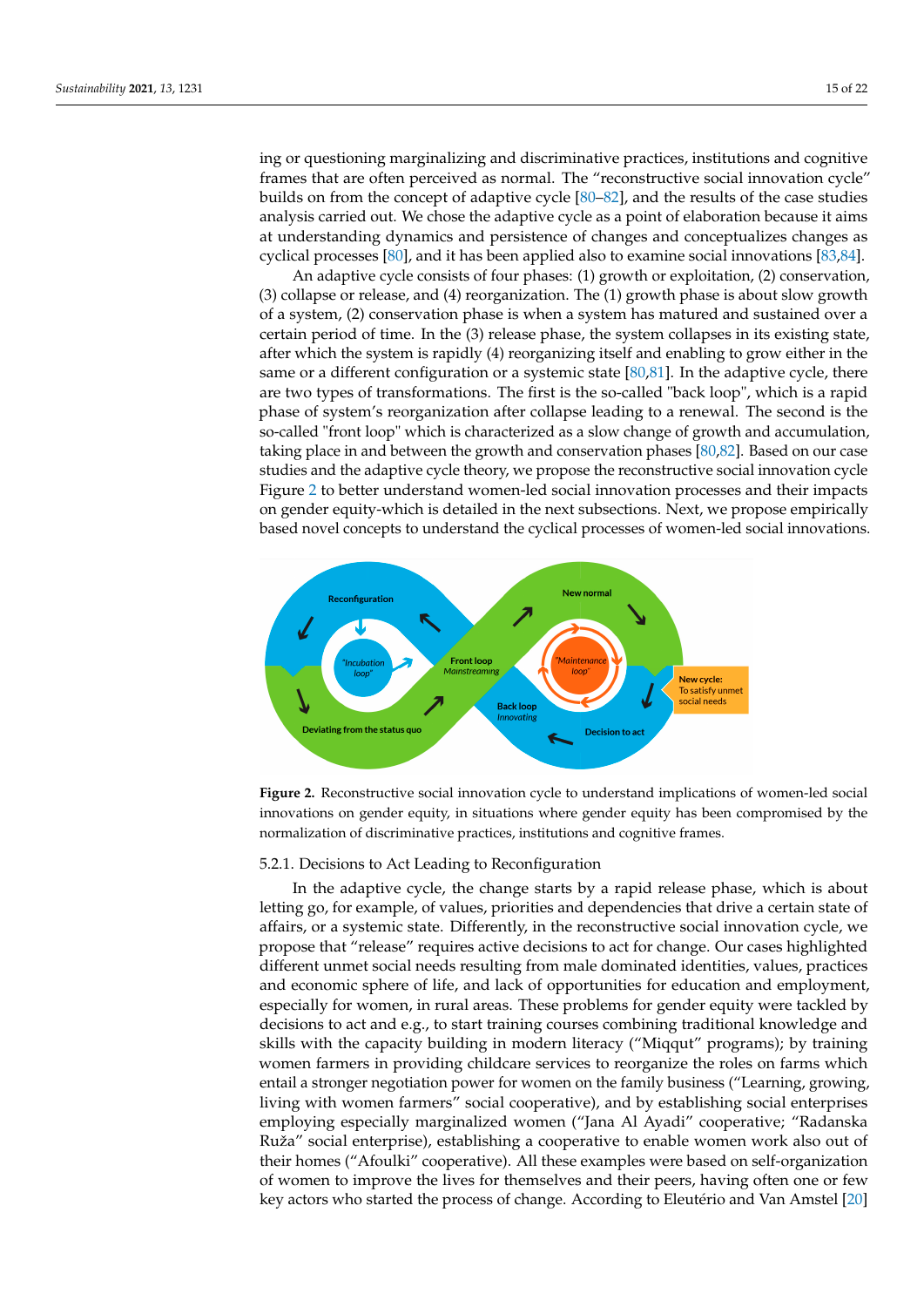feminist coalitions and collaborations emerge around shared visions to combat historical and cultural problems, even if they are considered difficult to solve. The cases highlight women-led social innovation initiatives as form of self-organization and as means to combat challenges related to social equity. The social innovation literature typically refers to such initiatives as reconfigurations of social practices [\[12\]](#page-18-11). According to Lindberg et al. [\[7\]](#page-18-6) (p.472), "gendered social innovation encompasses the identification of unsolved societal challenges of gender inequality and unmet needs among women or men as underrepresented or disadvantaged groups in various areas, motivating the development of new solutions by inclusive innovation processes." The decisions to act led to establishment of the gendered social innovation processes to combat discriminative institutions and norms manifested also at the level of everyday practices.

# 5.2.2. Deviating from the Status Quo Consisting of Discriminative Institutions and Norms

A change from the adaptive cycle terminology of "growth phase" to "deviating from the status quo" highlights specific challenges linked to gender equity as observed in the case studies. "Deviating from the status quo" can be understood as doing things differently than the prevailing and discriminative institutions and cognitive frames would expect. This is associated with observations that everyday practices also relate to deeper institutional and cultural constructs. Therefore, the so-called "normal" state, but which may undermine gender equity, can be challenged, and questioned by "going" against the stream. The examined cases highlighted the efforts of women to break traditional patterns of gender roles, economy, and education. This requires active efforts and self-confidence to act outside (and probably against) what is perceived as normal and accept that the steps taken and the changes observed at first might not be very big and prominent, but are representing alternatives to enhance gender equity, also at the institutional and cognitive levels. The study cases highlighted that all women-led social innovation initiatives emerged in a situation where prejudices were blocking possibilities for women, for example, by prevailing patriarchal gender roles, domination of males in spheres of local politics and economy, and the lack of employment and education opportunities for women. Therefore, the women-led social innovations had to deviate from the discriminating and marginalizing status quo.

#### 5.2.3. Impacts: New Normal

If social innovations are successful, they may produce a new normal state within the locality or niche where they operate. A new normal state of affairs consists of social practices that were previously marginal or even non-existent. Arriving at the new normal may be hindered by prevailing values and decision-making processes and their impacts on one's identity. New normal is not only about changing everyday practices, but also about questioning, challenging, acting against, and even changing the existing norms by acts that reconstruct issues underpinning gender equity (see Butler [\[17\]](#page-19-3)). In the "Miqqut" case, many women have ended up returning to employment or training or education programs, which represent new opportunities for marginalized women in Nunavut. This reflects findings on ability of social innovations help in empowering women in marginalized indigenous communities [\[8\]](#page-18-9). In the social cooperative of "Learning, growing, living with women farmers" more than 100 women have been trained and started working as childminders. As the collaborators of the social cooperative took over administrative tasks and the coordination of demand and supply, women became able to concentrate on their care-taking activities. South Tyrolean women farmers offering childcare services became responsible for their own entrepreneurial activity and by acquiring the access to resources. In the "Jana Al Ayadi" cooperative, the new normal state increased the self-confidence and power of women in business and in the village level decision-making. Women have become recognized in a formerly male-dominant culture when they started making economic profits and adding earnings to their family budgets, also revitalizing local economy. In the "Afoulki" cooperative case, new normal was manifested by the fact that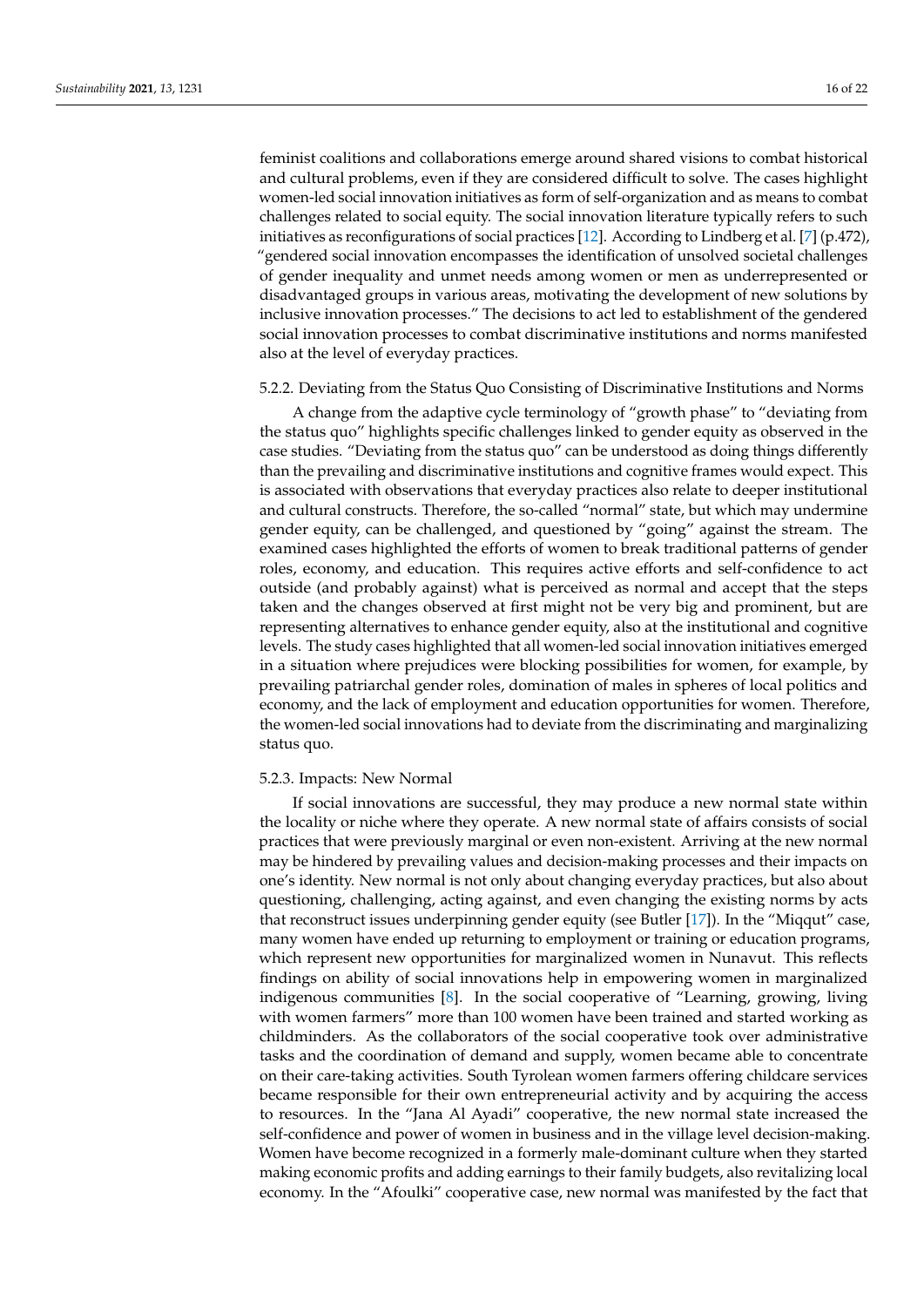women have become allowed to work outside their homes and gained a degree of financial independence, instead of being fully reliant on men in their families. In the "Radanska Ruža" social enterprise case, new normal is reflected by dozens of once marginalized women having now employment opportunities in the locality with a high unemployment rate, and where formerly the women were not seen as economic actors. As a result of the initiative, many women opened their own bank accounts for the first time. Therefore, the concept of *new normal* produced by the social innovations can be used to conceptualize the impacts of social innovation initiatives promoting gender equity and empowering marginalized women. In the cases this happened for example via enhanced economic, employment and education opportunities. Therefore, these results complement findings of Maestripieri [\[9\]](#page-18-12), who shows that participation in social innovation does protect households from worsening economic conditions. However, social innovations are seldom able to resolve all the problems they were designed to tackle. This explains the motivations to continue the initiatives beyond a periodical scope and may also motivate completely novel social innovations to address the prevailing problems by starting a new reconstructive social innovation cycle.

#### 5.2.4. Incubation Loop and Maintenance Loop

Based on the case study analyses we propose two sub-loops to reconstructive social innovation cycle. Firstly, many innovative ideas do not get mainstreamed, but get stuck in the "Incubation loop" where key actors collaborate and are innovating, but the ideas remain in small circles and do not get wider attention. The challenge of getting stuck in the "Incubation loop" was broken in the case of "Miqqut" programs. Ilitaqsiniq-NLC that runs the Miqqut programs has been very successful in year after year acquiring grants and sponsorships for its programs, which has enabled the programs to grow and evolve from sewing to also other skills (e.g., cooking and woodwork) and new target groups. The "Learning, growing, living with women farmers" social cooperative case managed to overcome the incubation loop, where women farmers were skeptical about starting to provide the service of childcare on the farm. The social cooperative, which showed to the farmers the feasibility of the business and the benefits it gave to women in terms of professionalization, economic independence, self-realization, their role on the farm, and a changed role of the farm in the community. The "Jana Al Ayadi" cooperative case broke the incubation loop by emerging self-confidence of the involved women and by proving that women-led business can flourish and provide benefits for the community. In Radanska Ruža social enterprise case the incubation loop was eventually broken after a challenging period of time while moving from a grant-based financing to a self-sustained initiative and reaching the economic viability.

The other sub-loop in a reconstructive social innovation cycle is called "maintenance loop", which points to the need of sustaining new practices and the changed previous "normal" state of affairs initiated by the social innovations. The "new normal" may not be self-sustaining without the continuance of social innovations. For example, in the "Miqqut" programs case, the innovators monitored the results and fine-tuned the program accordingly. They also created new programs to be able to engage with a wider range of local people (not only marginalized women) and secure more funding. In the "Learning, growing, living with women farmers" social cooperative case, changes in the provincial law and enhancing women's roles in the Farmers Union can be considered as new developments that help maintaining the new normal. In the "Radanska Ruža" social enterprise case, active search for new funders and business partners aims to secure positive impacts by maintaining the initiative in the long term. In the cases of "Jana Al Ayadi" cooperative and the "Afoulki" cooperative, economic success is helping women to maintain the new normal through financing, but also by creating respect towards women and their self-confidence in maintaining the business running also in the future. Therefore, institutionalization processes enhancing gender equity and combating discrimination are important aspects of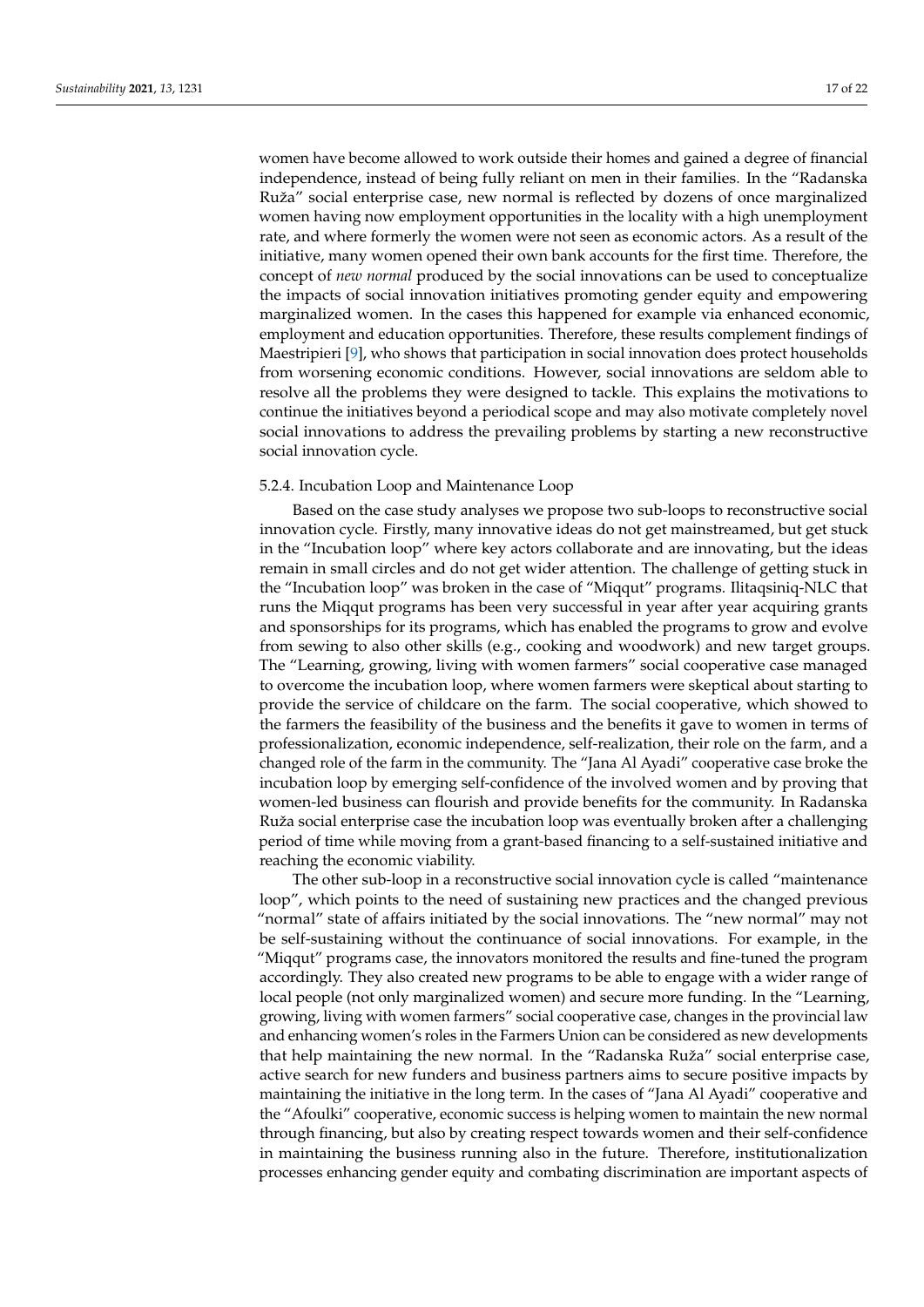social innovations for creating sustained grounds for subsequent women empowerment in rural areas [\[27\]](#page-19-13).

#### <span id="page-17-0"></span>**6. Conclusions**

This paper started by two key observations. Firstly, everyday practices are linked to deeper institutional structures and cognitive frames. Therefore, social innovations seeking to enhance gender equity do not fit well into the earlier classifications of social innovations and their impacts as being either Incremental, Institutional or Disruptive. Secondly, the existing "normal" state of affairs often discriminates and marginalizes women and is reified or challenged in continuous social innovation processes. Hence, social innovations seeking to enhance gender equity are better understood as cyclical rather than linear processes. In addition, treating social innovations and their impacts as if they were frozen in time neglects the processual nature of the continuously evolving reality, where gender equities are (re)constructed again and again. Insights from the feminist literature on performativity [\[17\]](#page-19-3) and gender justice [\[18\]](#page-19-4) provided significant help in analyzing the women-led social innovations. The feminist theories highlight structural challenges for gender equity and the women-led social innovations are exemplars of potential solutions to ease these challenges. Therefore, for future research, we propose further applications of the diverse feminist literature to examine social innovations. In the present paper, we have proposed a heuristic framework to better understand relationships between women-led social innovations and gender equity. Further studies are needed to apply and test the proposed heuristics in other cases. Limitations of the present paper relate to relatively small number of case studies on which the theoretical conclusions were based.

In the present paper, the combination of having the feminist theories at the background and in-depth case studies on women-led social innovation as the empirical material enabled us to propose a novel heuristic called reconstructive social innovation cycle, which can in particular enhance the ability to assess implications of women-led social innovations for gender equity. The heuristics recognizes that perceived "normal" state of affairs may be marginalizing and discriminating women. In order to reconstruct a new normal, the social innovations seeking to enhance gender equity need to challenge the prevailing and often fundamental social, cultural, political/institutional, and economic structures by demonstrating that alternatives are possible and viable. Such initiatives need to deviate from the status quo to break the normalized discriminative or marginalizing conventions. In addition, the heuristics acknowledges that the women-led social innovations need to actively maintain the new more equitable normal state of affairs. The cases examined here showed a great promise that women-led social innovation can really change gender inequality conditions in rural areas towards "new normalities" entailing more gender equity and enacting rural women to contribute to rural development. Despite extensive success, the women-led social innovations are very unlikely to resolve all the challenges for gender equity. Therefore, the social innovations aiming to enhance gender equity can be understood as cyclical processes, where subsequent initiatives can make progress starting from the previous social innovations towards sustainability.

## **Supplementary Materials:** The following are available online at [https://www.mdpi.com/2071-105](https://www.mdpi.com/2071-1050/13/3/1231/s1) [0/13/3/1231/s1,](https://www.mdpi.com/2071-1050/13/3/1231/s1) Table S1: Seven step abductive analysis method applied in the present paper.

**Author Contributions:** S.S. led the writing process, synthetized the case studies and developed the overall argument. C.D.T. commented and edited the paper in many phases, provided South Tyrol case study and was responsible for the call for fact sheets on the case studies. J.F. provided the Nunavut case study, supplied insights from feminist literature, and commented on and edited the paper in its various phases. I.Ž. provided the case study from south Serbia, and commented on the paper in various phases. A.L. commented and contributed to writing the paper in various phases, and supplied insights on gender equity and rural development. E.G.-M. commented and contributed to writing up the paper in various phases. M.M. synthetized materials on the South Moroccan case, supplied insights on gender equity in rural areas, and commented and contributed to the paper in its various phases. P.R.S., L.A., M.B., H.C., V.G., and L.L.M. helped in developing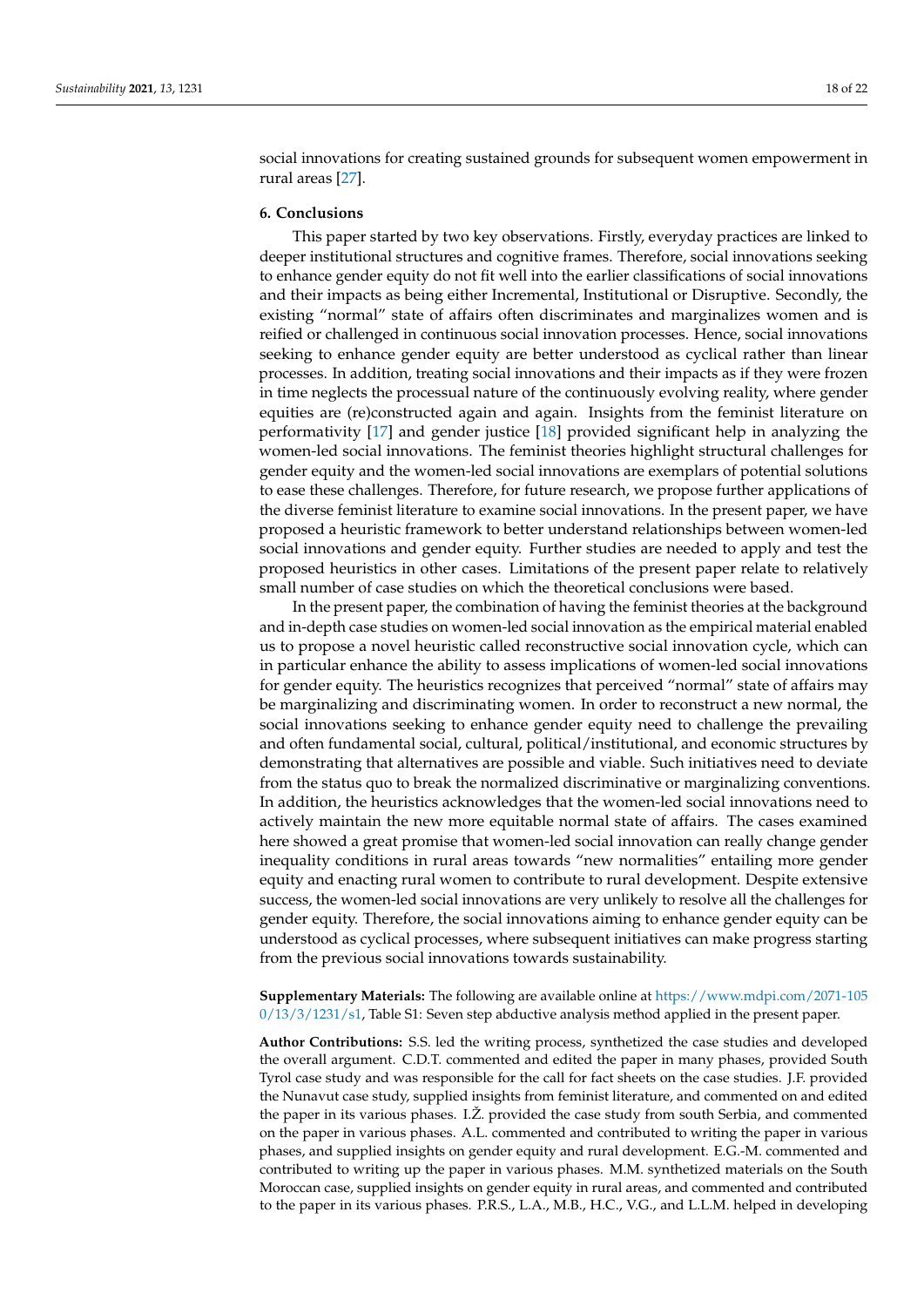the case descriptions. E.R. commented on the paper. M.N. gave general comments on the overall argument and did scientific editing and final proofing for the paper. All authors have read and agreed to the published version of the manuscript.

**Funding:** The authors are grateful to the European Commission for financial support to the project on Social Innovation in Marginalised Rural Areas (SIMRA) provided from the European Union's Horizon 2020 research and innovation programme under Grant Agreement No 677622. Contribution of the author from the James Hutton Institute to this study was also partly funded by the Rural & Environment Science & Analytical Services Division of the Scottish Government through its Strategic Research Programme (2016–2021). The Nunavut/Canada case study was supported by Nordforsk Nordic Centre of Excellence: Resource Extraction and Sustainable Arctic Communities (REXSAC: project number 76938).

**Institutional Review Board Statement:** The case studies located in Italy, Lebanon, Morocco, and Serbia were conducted in the frame of Horizon 2020 project SIMRA, and the research design complies with the legal guidelines on research ethics. The ethical clearance procedure is described in the SIMRA Deliverable 5.1 [\(http://www.simra-h2020.eu/wp-content/uploads/2018/06/SIMRA-D5.1](http://www.simra-h2020.eu/wp-content/uploads/2018/06/SIMRA-D5.1_Case-Study-Protocols-and-Final-Synthetic-Description-for-Each-Case-Study-1-1.pdf) [\\_Case-Study-Protocols-and-Final-Synthetic-Description-for-Each-Case-Study-1-1.pdf\)](http://www.simra-h2020.eu/wp-content/uploads/2018/06/SIMRA-D5.1_Case-Study-Protocols-and-Final-Synthetic-Description-for-Each-Case-Study-1-1.pdf). Regarding the Canadian case study Nunavut Research Institute (NRI) Research License (No. 03 027 18N-M) and University of Alberta Research Ethics Board 1 approval (Study ID: Pro00084782), were acquired.

**Informed Consent Statement:** Informed consent was obtained from all subjects involved in the study.

**Data Availability Statement:** Not Applicable.

**Acknowledgments:** The authors sincerely thank those interviewed or who otherwise participated into the case studies.

**Conflicts of Interest:** The authors declare no conflict of interest.

#### **References**

- <span id="page-18-0"></span>1. United Nations Development Programme (UNDP). What Does It Mean to Leave No One Behind? A UNDP Discussion Paper and Framework for Implementation. 2018. Available online: [https://www.undp.org/content/undp/en/home/librarypage/](https://www.undp.org/content/undp/en/home/librarypage/poverty-reduction/what-does-it-mean-to-leave-no-one-behind-.html) [poverty-reduction/what-does-it-mean-to-leave-no-one-behind-.html](https://www.undp.org/content/undp/en/home/librarypage/poverty-reduction/what-does-it-mean-to-leave-no-one-behind-.html) (accessed on 19 January 2021).
- <span id="page-18-1"></span>2. Nhamo, G.; Muchuru, S.; Nhamo, S. Women's needs in new global sustainable development policy agendas. *Sustain. Dev.* **2018**, *26*, 544–552. [\[CrossRef\]](http://doi.org/10.1002/sd.1717)
- <span id="page-18-2"></span>3. UN Sustainable Development Goals (SDGs). UN SDG 5. Available online: <https://sdgs.un.org/goals> (accessed on 19 January 2021).
- <span id="page-18-3"></span>4. Organisation for Economic Co-Operation and Development (OECD). Gender and Sustainable Development: Maximising the Economic, Social and Environmental Role of Women. 2008. Available online: <https://www.oecd.org/social/40881538.pdf> (accessed on 19 January 2021).
- <span id="page-18-4"></span>5. Brydon, L.; Chant, S.H. *Women in the Third World: Gender Issues in Rural and Urban Areas*; Rutgers University Press: New Brunswick, NJ, USA, 1989.
- <span id="page-18-5"></span>6. Sachs, C.E. Gendered Fields: Rural Women, Agriculture and Environment. In *Rural Studies Series*; Routledge: New York, NY, USA, 2018.
- <span id="page-18-6"></span>7. Lindberg, M.; Forsberg, L.; Karlberg, H. Gendered social innovation—A theoretical lens for analysing structural transformation in organisations and society. *Int. J. Soc. Entrep. Innov.* **2015**, *3*, 472–483. [\[CrossRef\]](http://doi.org/10.1504/IJSEI.2015.073540)
- <span id="page-18-9"></span>8. Maguirre, M.V.; Ruelas, G.C.; de La Torre, C.G. Women empowerment through social innovation in indigenous social enterprises. *RAM. Rev. Adm. Mackenzie* **2016**, *17*, 164–190. [\[CrossRef\]](http://doi.org/10.1590/1678-69712016/administracao.v17n6p164-190)
- <span id="page-18-12"></span>9. Maestripieri, L. Does Social Innovation Reduce the Economic Marginalization of Women? Insights from the Case of Italian Solidarity Purchasing Groups. *J. Soc. Entrep.* **2017**, *8*, 320–337. [\[CrossRef\]](http://doi.org/10.1080/19420676.2017.1364289)
- <span id="page-18-7"></span>10. Ali, N.S.H.; Muhamad, M.; Jalil, M. Man Empowering Rural Women Entrepreneurs through Social Innovation Model. *Int. J. Bus. Econ. Aff. (IJBEA)* **2018**, *3*, 253–259. [\[CrossRef\]](http://doi.org/10.24088/IJBEA-2018-36003)
- <span id="page-18-8"></span>11. Moulaert, F.; Mehmood, A.; MacCallum, D.; Leubolt, B. Social Innovation as a Trigger for Transformations. In *The Role of Research*; Publications Office of the European Union: Luxembourg, 2017.
- <span id="page-18-11"></span>12. Polman, N.; Slee, W.; Kluvánková, T.; Dijkshoorn, M.; Nijnik, M.; Gezik, V.; Soma, K. Classification of Social Innovations for Marginalized Rural Areas. H2020-SIMRA Deliverable 2.1. 2017. Available online: [http://www.simra-h2020.eu/wp-content/](http://www.simra-h2020.eu/wp-content/uploads/2017/09/D2.1-Classification-of-SI-for-MRAs-in-the-target-region.pdf) [uploads/2017/09/D2.1-Classification-of-SI-for-MRAs-in-the-target-region.pdf](http://www.simra-h2020.eu/wp-content/uploads/2017/09/D2.1-Classification-of-SI-for-MRAs-in-the-target-region.pdf) (accessed on 28 June 2017).
- <span id="page-18-10"></span>13. Nijnik, M.; Kluvankova, T.; Nijnik, A.; Kopiy, S.; Melnykovych, M.; Sarkki, S.; Barlagne, C.; Brnkalakova, S.; Kopiy, L.; Fizyk, I.; et al. Is there a scope for social innovation in Ukrainian forestry. *Sustainability* **2020**, *12*, 9674. [\[CrossRef\]](http://doi.org/10.3390/su12229674)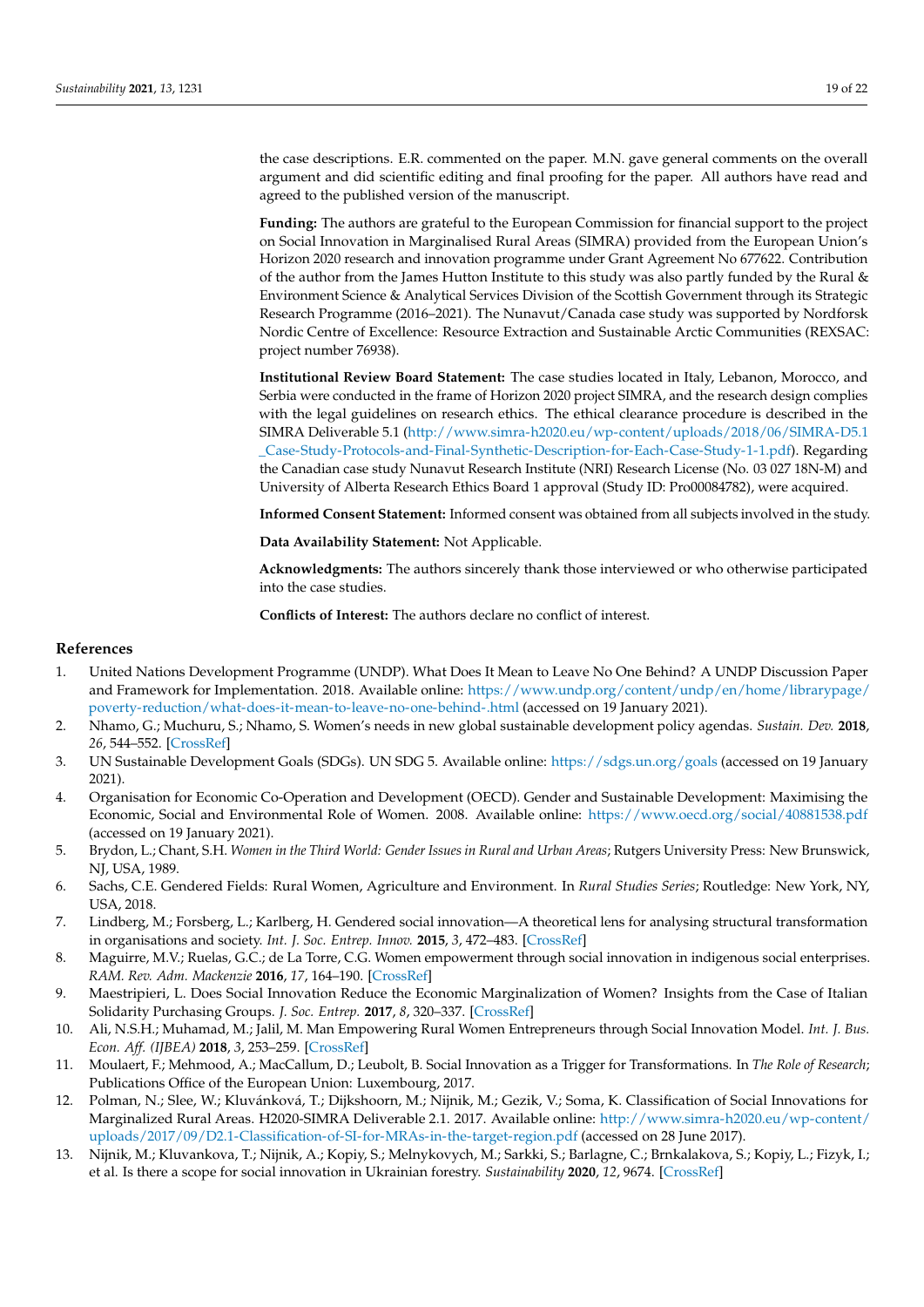- <span id="page-19-0"></span>14. Kluvankova, T.; Nijnik, M.; Spacek, M.; Sarkki, S.; Lukesch, R.; Perlik, M.; Melnykovych, M.; Valero, D.; Brnkalakova, S. Social innovation for sustainability transformation and its diverging development paths in marginalised rural areas. *Sociol. Rural.* **2021**, 12337. [\[CrossRef\]](http://doi.org/10.1111/soru.12337)
- <span id="page-19-1"></span>15. Nicholls, A.; Murdock, A. (Eds.) *Social Innovation: Blurring Boundaries to Reconfigure Markets*; Palgrave Macmillan: Basingstoke, UK, 2012.
- <span id="page-19-2"></span>16. de Bruin, A.M.; Stangl, L.M. The Social Innovation Continuum: Towards Addressing Definitional Ambiguity. 2013. Available online: <http://mro.massey.ac.nz/> (accessed on 19 January 2021).
- <span id="page-19-3"></span>17. Butler, J. Performative Acts and Gender Constitution: An Essay in Phenomenology and Feminist Theory. *Theatre J.* **1988**, *40*, 519–531. [\[CrossRef\]](http://doi.org/10.2307/3207893)
- <span id="page-19-4"></span>18. Fraser, N. *Fortunes of Feminism: From State-Managed Capitalism to Neoliberal Crisis*; Verso: London, UK; New York, NY, USA, 2013; ISBN 978-1844679843.
- <span id="page-19-5"></span>19. Sabsay, L. Nancy Fraser: Fortunes of Feminism: From State-Managed Capitalism to Neoliberal Crisis. *Fem. Leg. Stud.* **2014**, *22*, 323–329. [\[CrossRef\]](http://doi.org/10.1007/s10691-014-9258-0)
- <span id="page-19-6"></span>20. Eleutério, R.P.; van Amstel, F. Matters of Care in Designing a Feminist Coalition. In *ACM International Conference Proceeding Series*, 2nd ed.; Association for Computing Machinery: New York, NY, USA, 2020; pp. 17–20.
- <span id="page-19-25"></span><span id="page-19-7"></span>21. Osei, C.D.; Zhuang, J. Rural Poverty Alleviation Strategies and Social Capital Link: The Mediation Role of Women Entrepreneurship and Social Innovation. *SAGE Open* **2020**, *10*, 215824402092550. [\[CrossRef\]](http://doi.org/10.1177/2158244020925504)
- <span id="page-19-8"></span>22. Antelo, M.Á.P.; González, R.C.L. The role of European fisheries funds for innovation and regional development in Galicia (Spain). *Eur. Plan. Stud.* **2019**, *27*, 2394–2410. [\[CrossRef\]](http://doi.org/10.1080/09654313.2019.1635996)
- <span id="page-19-9"></span>23. Cheema, A.R.; Mehmood, A. Reproductive health services: "Business-in-a-Box" as a model social innovation. *Dev. Pract.* **2019**, *29*, 196–207. [\[CrossRef\]](http://doi.org/10.1080/09614524.2018.1541166)
- <span id="page-19-10"></span>24. Warnecke, T. Social Innovation, Gender, and Technology: Bridging the Resource Gap. *J. Econ. Issues* **2017**, *51*, 305–314. [\[CrossRef\]](http://doi.org/10.1080/00213624.2017.1320508)
- <span id="page-19-11"></span>25. Sergaki, P.; Partalidou, M.; Iakovidou, O. Women's agricultural co-operatives in Greece: A comprehensive review and swot analysis. *J. Dev. Entrep.* **2015**, *20*, S1084946715500028. [\[CrossRef\]](http://doi.org/10.1142/S1084946715500028)
- <span id="page-19-12"></span>26. Ashrafun, L.; Säävälä, M. Domestic violence made public: A case study of the use of alternative dispute resolution among underprivileged women in Bangladesh. *Contemp. South Asia* **2014**, *22*, 189–202. [\[CrossRef\]](http://doi.org/10.1080/09584935.2014.899983)
- <span id="page-19-13"></span>27. Wieser, T.O. Gender and Diversity as impetus for social innovations in rural development—A neo-institutional analysis of LEADER. *Osterreichische Zeitschrift für Soziologie* **2020**, *45*, 7–27. [\[CrossRef\]](http://doi.org/10.1007/s11614-020-00392-2)
- <span id="page-19-14"></span>28. UN Women. Facts and Figures: Economic Empowerment. 2018. Available online: [https://www.unwomen.org/en/what-we-do/](https://www.unwomen.org/en/what-we-do/economic-empowerment/facts-and-figures) [economic-empowerment/facts-and-figures](https://www.unwomen.org/en/what-we-do/economic-empowerment/facts-and-figures) (accessed on 19 January 2021).
- <span id="page-19-15"></span>29. Food and Agriculture Organization of the United Nations (FAO). Rural Women: Striving for Gender-Transformative Impacts. 2017. Available online: <http://www.fao.org/3/a-i8222e.pdf> (accessed on 19 January 2021).
- <span id="page-19-16"></span>30. UN Women. Turning Promises into Action: Gender Equality in the 2030 Agenda for Sustainable Development. 2018. Available online: [https://www.unwomen.org/en/digital-library/publications/2018/2/gender-equality-in-the-2030-agenda-for](https://www.unwomen.org/en/digital-library/publications/2018/2/gender-equality-in-the-2030-agenda-for-sustainable-development-2018)[sustainable-development-2018](https://www.unwomen.org/en/digital-library/publications/2018/2/gender-equality-in-the-2030-agenda-for-sustainable-development-2018) (accessed on 19 January 2021).
- <span id="page-19-17"></span>31. Bock, B.; Shortall, S. (Eds.) Rural Gender Relations: Issues and Case Studies. In *Rural Gender Relations*; CABI Publishing Series; CABI Publishing: Cambridge, UK, 2006; p. 374.
- <span id="page-19-18"></span>32. Gramm, V.; Torre, C.D.; Membretti, A. Farms in Progress-Providing Childcare Services as a Means of Empowering Women Farmers in South Tyrol, Italy. *Sustainability* **2020**, *12*, 467. [\[CrossRef\]](http://doi.org/10.3390/su12020467)
- <span id="page-19-19"></span>33. Živojinović, I.; Ludvig, A.; Hogl, K. Social Innovation to Sustain Rural Communities: Overcoming Institutional Challenges in Serbia. *Sustainability* **2019**, *11*, 7248. [\[CrossRef\]](http://doi.org/10.3390/su11247248)
- <span id="page-19-20"></span>34. Sen, G.; Mukherjee, A. No Empowerment without Rights, No Rights without Politics: Gender-equality, MDGs and the post-2015 Development Agenda. *J. Hum. Dev. Capab.* **2014**, *15*, 188–202. [\[CrossRef\]](http://doi.org/10.1080/19452829.2014.884057)
- 35. Razavi, S. The 2030 Agenda: Challenges of implementation to attain gender equality and women's rights. *Gend. Dev.* **2016**, *24*, 25–41. [\[CrossRef\]](http://doi.org/10.1080/13552074.2016.1142229)
- <span id="page-19-21"></span>36. Khoury, T.A.; Prasad, A. Entrepreneurship amid concurrent institutional constraints in less developed countries. *Bus. Soc.* **2016**, *55*, 934–969. [\[CrossRef\]](http://doi.org/10.1177/0007650314567641)
- <span id="page-19-22"></span>37. Hearn, J. From Hegemonic Masculinity to the Hegemony of Men. *Fem. Theory* **2004**, *5*, 49–72. [\[CrossRef\]](http://doi.org/10.1177/1464700104040813)
- <span id="page-19-23"></span>38. Sfeir, P.R.; Karam, B.; Boutchakdjian, L.; Ayadi, J.L. Coop: The Story of Women Thriving for a Better Future. SIMRA Social Innovation Action "Economic Empowerment of Women in Deir El Ahmar (North Bekaa, Lebanon; led by SEEDS-Int)". 2019. Available online: <https://www.youtube.com/watch?v=XATxMLtgc5Q> (accessed on 19 January 2021).
- 39. Social Innovation in Marginalised Rural Areas. Social Innovation in Marginalized Rural Areas. 2020. Available online: [http:](http://www.simra-h2020.eu/) [//www.simra-h2020.eu/](http://www.simra-h2020.eu/) (accessed on 19 January 2021).
- <span id="page-19-24"></span>40. Alkhaled, S.; Jack, S.L.; Binnion, J. The Growing Club: Social Innovation and Women as Agents of Change in Lancashire and Cumbria, North West England, UK. SIMRA Social Innovation Action "Coaching Socially Disadvantaged Women into Developing Successful Small Business Initiatives in Lancashire and Cumbria (Lancaster, UK; Led by Lancaster University)". 2019. Available online: <https://www.youtube.com/watch?v=DZ21Wwys4MU> (accessed on 15 December 2020).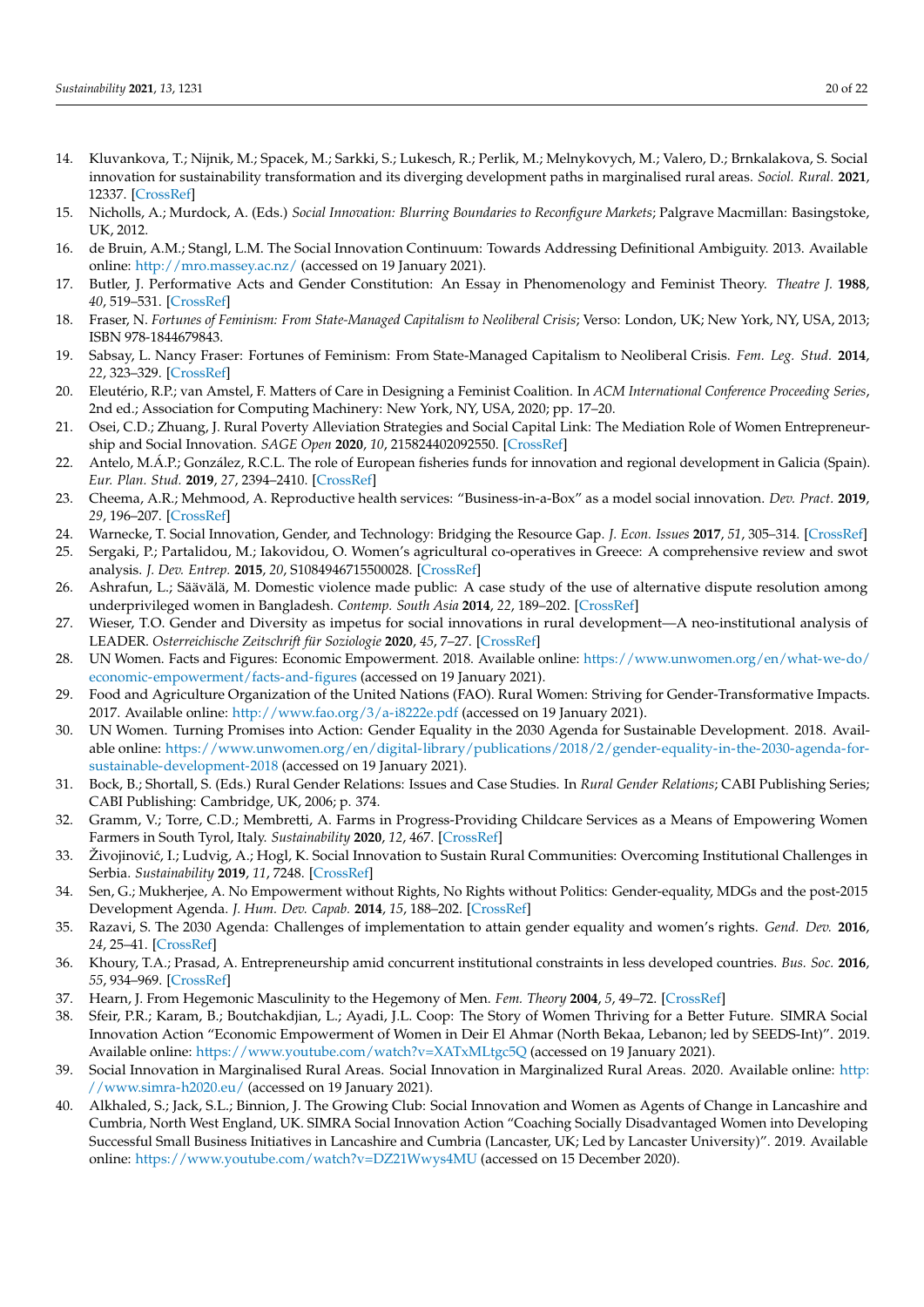- <span id="page-20-8"></span>41. Dalla Torre, C.; Gramm, V.; Lolini, M.; Ravazzoli, E. *Analytical Case Studies (Case Study Type A) Learning, Growing, Living with Women Farmers—South Tyrol, Italy (Led by EURAC)*; Unpublished Internal Report; Report 5.4d; Social Innovation in Marginalised Rural Areas (SIMRA): Ho Chi Minh City, Vietnam, 2019; p. 62.
- <span id="page-20-17"></span>42. Chorti, H.; Labidi, A.; Boulajfene, H.; Hayder, M.; Melnykovych, M.; Górriz-Mifsud, E.; Bengoumi, M. *Argan Co-Operative of Rural Women in Morocco*; Unpublished Internal Report; Report 5.4o; Analytical-Informational Case Studies (Type C) Led by FAOSNE; Social Innovation in Marginalised Rural Areas (SIMRA): Ho Chi Minh City, Vietnam, 2019; p. 14.
- 43. Labidi, A.; Boulajfene, H.; Hayder, M.; Melnykovych, M.; Górriz-Mifsud, E.; Bengoumi, M. *Valorisation of Non-Wood Forest Products through the Market Analysis and Development (MAD) Approach in Tunisia*; Unpublished Internal Report; Report 5.4p; Analytical-Informational Case Studies (Type C) Led by FAOSNE; Social Innovation in Marginalised Rural Areas (SIMRA): Ho Chi Minh City, Vietnam, 2019; p. 21.
- <span id="page-20-9"></span>44. Mifsud, E.G.; Melnykovych, M.; Govigli, V.M.; Alkhaled, S.; Arnesen, T.; Barlagne, C.; Bjerck, M.; Burlando, C.; Jack, S.; Blanco, C.R.F.; et al. Report on Lessons Learned from Innovation Actions in Marginalised Rural Areas. 2019. Available online: [http://www.simra-h2020.eu/wp-content/uploads/2019/12/D7.3\\_Lessons-Learnt-from-Innovation-Actions-in-](http://www.simra-h2020.eu/wp-content/uploads/2019/12/D7.3_Lessons-Learnt-from-Innovation-Actions-in-Marginalised-Rural-Areas_compressed.pdf)[Marginalised-Rural-Areas\\_compressed.pdf](http://www.simra-h2020.eu/wp-content/uploads/2019/12/D7.3_Lessons-Learnt-from-Innovation-Actions-in-Marginalised-Rural-Areas_compressed.pdf) (accessed on 15 December 2020).
- 45. Torres, A.N. Female Leadership in Rural Areas. In *A Social Innovation Review, Proceedings of the 4th International Conference on Social, Business, and Academic Leadership (ICSBAL 2019), Prague, Czech Republic, 21–22 June 2019*; Atlantis Press: Amsterdam, The Netherlands, 2019; pp. 20–24. [\[CrossRef\]](http://doi.org/10.2991/icsbal-19.2019.5)
- 46. Torre, C.D.; Ravazzoli, E.; Dekker, M.D.; Polman, N.; Melnykovych, M.; Pisani, E.; Gori, F.; da Re, R.; Vicentini, K.; Secco, L. The Role of Agency in the Emergence and Development of Social Innovations in Rural Areas. Analysis of Two Cases of Social Farming in Italy and The Netherlands. *Sustainability* **2020**, *12*, 4440. [\[CrossRef\]](http://doi.org/10.3390/su12114440)
- <span id="page-20-0"></span>47. British Council. Activist to Entrepreneur: The Role of Social Enterprise in Supporting Women's Empowerment. 2017. Available online: [https://www.britishcouncil.org/sites/default/files/social\\_enterprise\\_and\\_womens\\_empowerment\\_july.pdf](https://www.britishcouncil.org/sites/default/files/social_enterprise_and_womens_empowerment_july.pdf) (accessed on 19 January 2021).
- <span id="page-20-1"></span>48. Franic, R.; Kovacicek, T. The Professional Status of Rural Women in the EU. Policy Department for Citizens' Rights and Constitutional Affairs Directorate General for Internal Policies of the Union; PE 608.868. 2019. Available online: [http://www.](http://www.europarl.europa.eu/supporting-analyses) [europarl.europa.eu/supporting-analyses](http://www.europarl.europa.eu/supporting-analyses) (accessed on 19 January 2021).
- 49. UN Women. Progress on the Sustainable Development Goals. *The Gender Snapshot.* 2019. Available online: [https:](https://www.unwomen.org/en/digital-library/publications/2019/09/progress-on-the-sustainable-development-goals-the-gender-snapshot-2019#view) [//www.unwomen.org/en/digital-library/publications/2019/09/progress-on-the-sustainable-development-goals-the](https://www.unwomen.org/en/digital-library/publications/2019/09/progress-on-the-sustainable-development-goals-the-gender-snapshot-2019#view)[gender-snapshot-2019#view](https://www.unwomen.org/en/digital-library/publications/2019/09/progress-on-the-sustainable-development-goals-the-gender-snapshot-2019#view) (accessed on 17 January 2020).
- <span id="page-20-2"></span>50. Women Entrepreneurs Finance Initiative (WE-FI). We-Fi Annual Report 2019. 2020. Available online: <https://we-fi.org/> (accessed on 17 January 2021).
- 51. Govigli, V.M.; Alkhaled, S.; Arnesen, T.; Barlagne, C.; Bjerck, M.; Burlando, C.; Melnykovych, M.; Blanco, C.R.F.; Sfeir, P.; Mifsud, E.G. Testing a Framework to Co-Construct Social Innovation Actions: Insights from Seven Marginalized Rural Areas. *Sustainability* **2020**, *12*, 1441. [\[CrossRef\]](http://doi.org/10.3390/su12041441)
- <span id="page-20-3"></span>52. Vercher, N.; Barlagne, C.; Hewitt, R.; Nijnik, M.; Esparcia, J. Narratives of social innovation. A comparative analysis of community-led initiatives in Scotland and Spain. *Sociol. Rural.* **2020**, 12321. [\[CrossRef\]](http://doi.org/10.1111/soru.12321)
- <span id="page-20-4"></span>53. Lipscomb, M. Abductive reasoning and qualitative research. *Nurs. Philos.* **2012**, *13*, 244–256. [\[CrossRef\]](http://doi.org/10.1111/j.1466-769X.2011.00532.x)
- <span id="page-20-5"></span>54. Tavory, I.; Timmermans, S. *Abductive Analysis: Theorizing Qualitative Research*; University of Chicago Press: Chicago, IL, USA, 2014; p. 176.
- <span id="page-20-6"></span>55. Nijnik, M.; Secco, L.; Miller, D.; Melnykovych, M. Can social innovation make a difference to forest-dependent communities? *For. Policy Econ.* **2019**, *100*, 207–213. [\[CrossRef\]](http://doi.org/10.1016/j.forpol.2019.01.001)
- <span id="page-20-7"></span>56. Timmermans, S.; Tavory, I. Theory Construction in Qualitative Research: From Grounded Theory to Abductive Analysis. *Sociol. Theory* **2012**, *30*, 167–186. [\[CrossRef\]](http://doi.org/10.1177/0735275112457914)
- <span id="page-20-10"></span>57. National Inquiry into Missing and Murdered Indigenous Women and Girls (MMIWG). Reclaiming Power and Place: The Final Report of the National Inquiry into Missing and Murdered Indigenous Women and Girls. 2019. Available online: [https://www.mmiwg-ffada.ca/wp-content/uploads/2019/06/Final\\_Report\\_Vol\\_1a-1.pdf](https://www.mmiwg-ffada.ca/wp-content/uploads/2019/06/Final_Report_Vol_1a-1.pdf) (accessed on 27 October 2020).
- <span id="page-20-11"></span>58. Tester, F. Colonial Challenges and Recovery in the Eastern Arctic. In *Inuit Qaujimajatuqangit: What Inuit Have Always Known to Be True*; Karetak, J., Tester, F., Tagalik, S., Eds.; Fernwood Publishing: Winnipeg, MB, Canada, 2017; Chapter 1; pp. 20–36; ISBN 978-1552669914.
- <span id="page-20-12"></span>59. Kral, M.J. Suicide and Suicide Prevention among Inuit in Canada. *Can. J. Psychiatry* **2016**, *61*, 688–695. [\[CrossRef\]](http://doi.org/10.1177/0706743716661329)
- <span id="page-20-13"></span>60. Tester, F.; Kulchyski, P. *Tammarniit (Mistakes): Inuit Relocation in the Eastern Arctic, 1939–63*; UBC Press: Vancouver, BC, Canada, 1994; ISBN 978-0774804943.
- <span id="page-20-14"></span>61. Pauktuutit Inuit Women of Canada (Pauktuutit). National Strategy to Prevent Abuse in Inuit Communities and Sharing Wisdom: A Guide to the National Strategy. 2006. Available online: [https://www.pauktuutit.ca/wp-content/uploads/InuitStrategy\\_e.pdf](https://www.pauktuutit.ca/wp-content/uploads/InuitStrategy_e.pdf) (accessed on 27 October 2020).
- <span id="page-20-15"></span>62. Rotenberg, C. Police-Reported Violent Crimes against Young Women and Girls in Canada's Provincial North and Territories 2017. In *Statistics Canada; Catalogue no. 85-002-X*; Statistics Canada: Ottawa, ON, Canada, 2019.
- <span id="page-20-16"></span>63. Billson, J.M.; Mancini, K. *Inuit Women—Their Powerful Spirit in a Century of Change*; Rowman and Littlefield Publishers Inc.: Lanham, MD, USA, 2007; ISBN 978-0742535978.